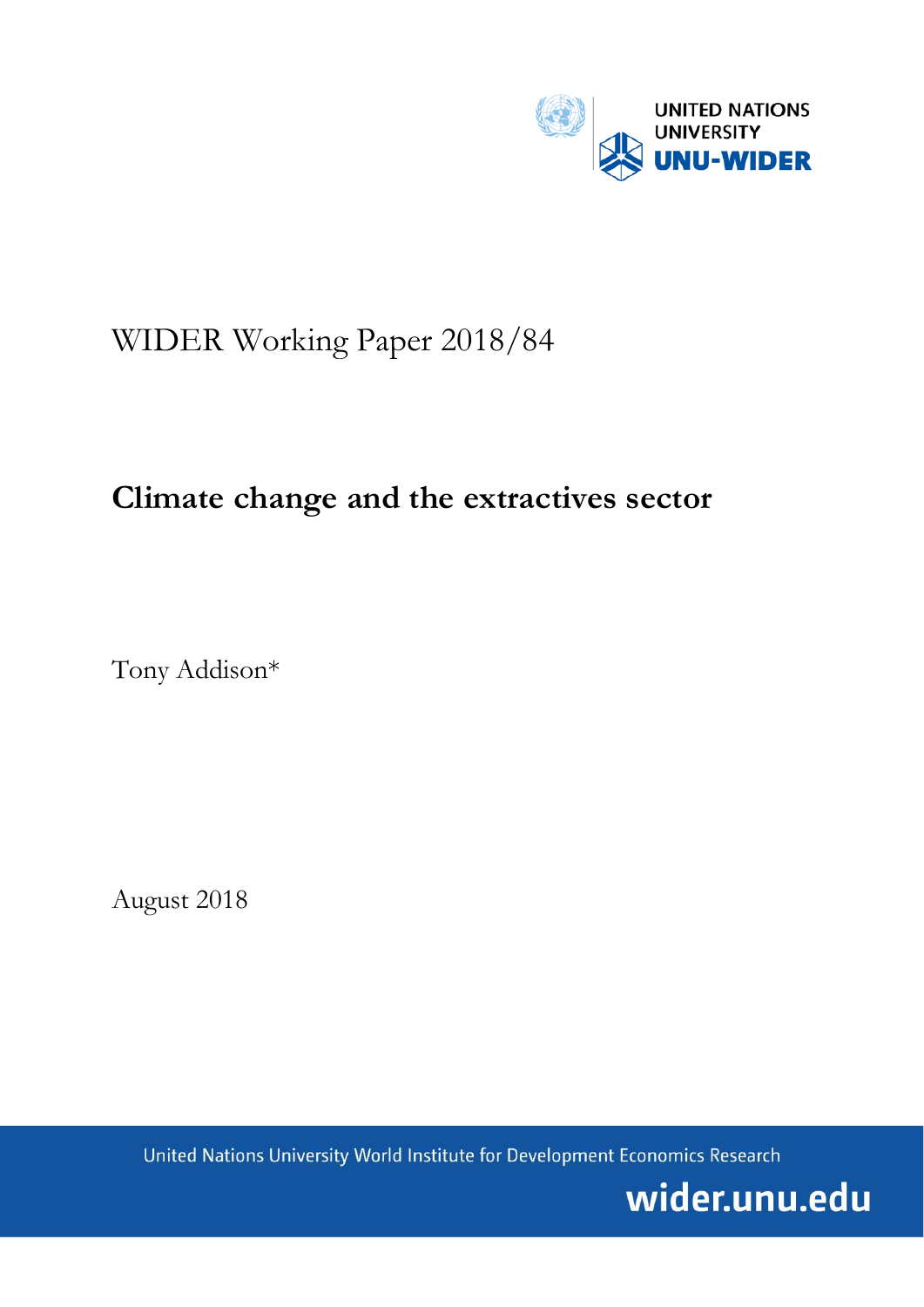**Abstract:** The extractives industries must adjust their operations to shifting patterns of demand for oil, natural gas, and coal together with metals and minerals – as policies and new technologies encourage progress along low-carbon pathways in energy, transportation and construction to combat climate change. Adoption of renewable energy is accelerating across the world, but fossil fuels will be in use for many years (with natural gas replacing coal in electricity generation, especially in Asia). Large amounts of fossil-fuels will eventually be unusable ('stranded') if international goals to contain greenhouse gas emissions are to be met. Low-carbon technologies and pathways are likely to be more intensive in metals and materials than existing fossil-fuel technologies. This offers great opportunities for countries with mining sectors, but there are major concerns over the distribution of the economic benefits, and mining itself must reduce its environmental footprint together with its own greenhouse gas emissions.

**Keywords:** extractives, oil, natural gas, coal, metals, energy, climate change

**Acknowledgements:** I thank John Drexhage and Nadia S. Ouedraogo for their comments, contributions and suggestions. Any errors remain my own.

\* UNU-WIDER, Helsinki, Finland, email: [addison@wider.unu.edu.](mailto:addison@wider.unu.edu)

Copyright © UNU-WIDER 2018

Information and requests: publications@wider.unu.edu

ISSN 1798-7237 ISBN 978-92-9256-526-8 <https://doi.org/10.35188/UNU-WIDER/2018/526-8>

Typescript prepared by Ans Vehmaanperä.

The United Nations University World Institute for Development Economics Research provides economic analysis and policy advice with the aim of promoting sustainable and equitable development. The Institute began operations in 1985 in Helsinki, Finland, as the first research and training centre of the United Nations University. Today it is a unique blend of think tank, research institute, and UN agency—providing a range of services from policy advice to governments as well as freely available original research.

The Institute is funded through income from an endowment fund with additional contributions to its work programme from Finland, Sweden, and the United Kingdom as well as earmarked contributions for specific projects from a variety of donors.

Katajanokanlaituri 6 B, 00160 Helsinki, Finland

The views expressed in this paper are those of the author(s), and do not necessarily reflect the views of the Institute or the United Nations University, nor the programme/project donors.

This study has been prepared within the UNU-WIDER project on ['Extractives for development \(E4D\)',](https://www.wider.unu.edu/node/474) which is part of a larger research project on ['Macro-economic management \(M-EM\)'.](https://www.wider.unu.edu/node/377)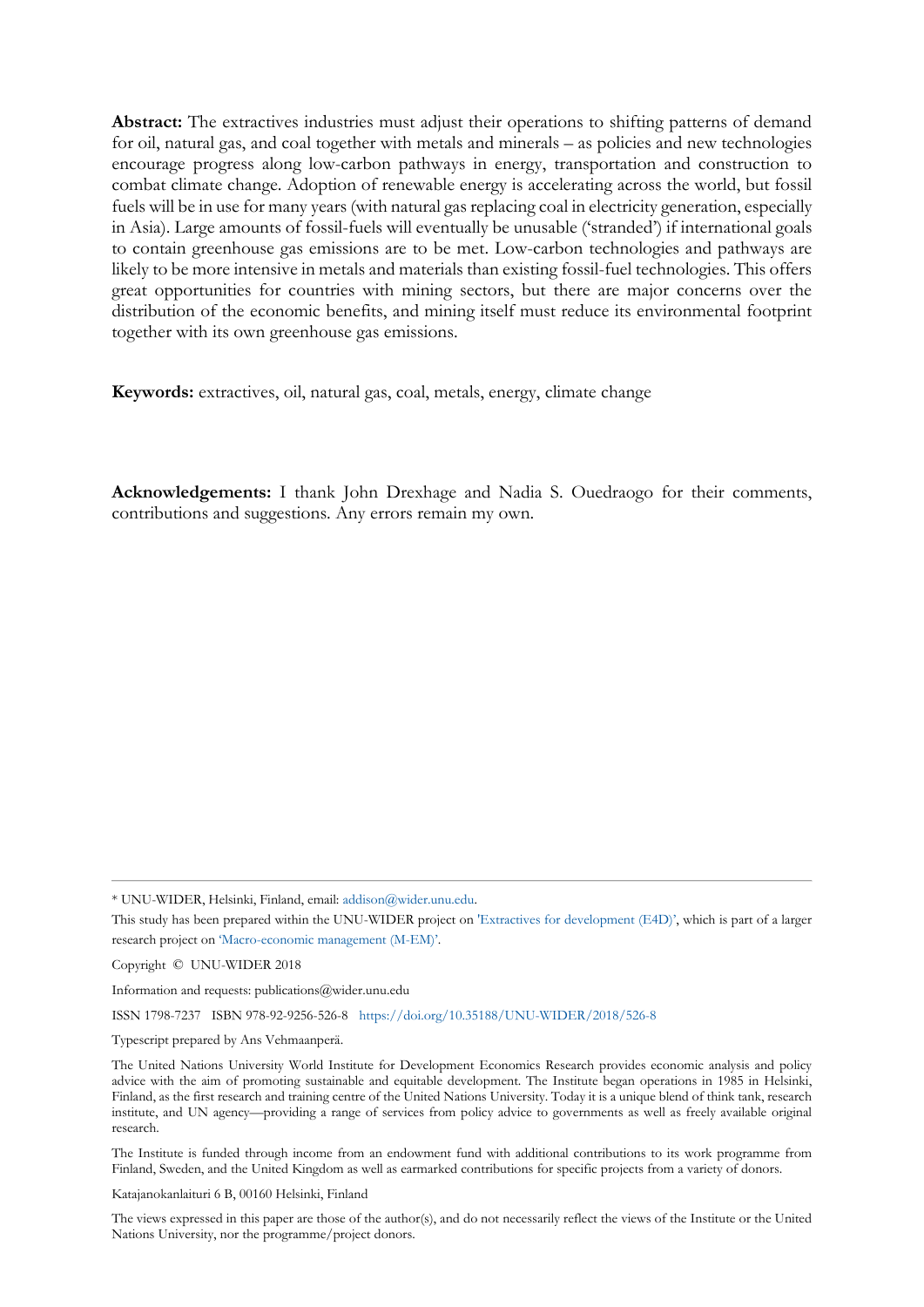#### **1 Introduction**

Climate change is one of the world's most complex and urgent global problems: indeed, many would argue that it is *the* greatest challenge.<sup>[1](#page-2-0)</sup> Climate change adaption and mitigation are fundamental to the evolution of our economies and societies over the rest of the 21<sup>st</sup> century and beyond. The extractives industries are in many ways at the heart of the climate change challenge. The extractives sector must support national and international efforts to respond to climate change, by adjusting exploration and production to shifting patterns of demand for energy and minerals – as policies and new technologies encourage progress along low-carbon pathways.<sup>[2](#page-2-1)</sup> None of this is easy, and success is not assured.

This is a large topic, and the task of this study is to set out some of its main issues as they relate to the extractives sector. The first section summarises some of the technologies and policies that shape our energy future. Adoption of renewable energy technologies is accelerating, but without major technological breakthroughs, fossil fuels will continue to dominate the immediate energy future. The paper then discusses three vital issues for the transition: natural gas as an energy bridge; carbon sequestration; and energy efficiency. After that, the paper considers the policy dilemmas inherent in the 'stranding' of fossil-fuel resources, and the responses to climate change by extractives companies. The paper's second half considers the implications for minerals and metals of the transition to low-carbon pathways. The evidence points to a conclusion that achieving a 'net zero carbon' future will be considerably *more* materially intensive than existing fossil fuel technologies. While low-carbon pathways offer considerable opportunities for developing countries with the right mineral resources, there are major concerns as well, including the distribution of the benefits within what are often highly fragile nations. The paper concludes that with greenhouse gas (GHG) emissions reaching their highest ever levels, recent progress in sustainable development and poverty reduction is in imminent danger, posing a great challenge for the extractive industries and their host countries.

#### **2 Looking to the energy future**

<u>.</u>

Peering into the energy future is fraught with difficulties (see Stevens, 2016). Forecasts by fossil fuel and mining companies have been repeatedly wrong (especially on prices) despite their strong incentives to get forecasting right. The authoritative forecasts of the International Energy Agency (IEA) are regularly revised to incorporate the impact of new developments in technologies and markets. The governments of resource-abundant countries frequently stick to erroneous assumptions (especially in their revenue projections) long after the markets have turned, and despite the vital importance of the extractives sector to their economies and public finances.

<span id="page-2-0"></span><sup>&</sup>lt;sup>1</sup> The Intergovernmental Panel on Climate Change (IPCC) provides the most exhaustive review of the state of research on climate change through its three Working Groups on the Physical Science Basis (WG 1); Impact, Vulnerability and Adaptation (WG 2); and, Options for Mitigating Climate Change (WG 3). See https://www.ipcc.ch/report/ar5/

<span id="page-2-1"></span><sup>&</sup>lt;sup>2</sup> While the paper uses the shorthand terms 'low-carbon pathways' and 'net zero-carbon' future, emissions of other greenhouse gases such as methane must be cut as well.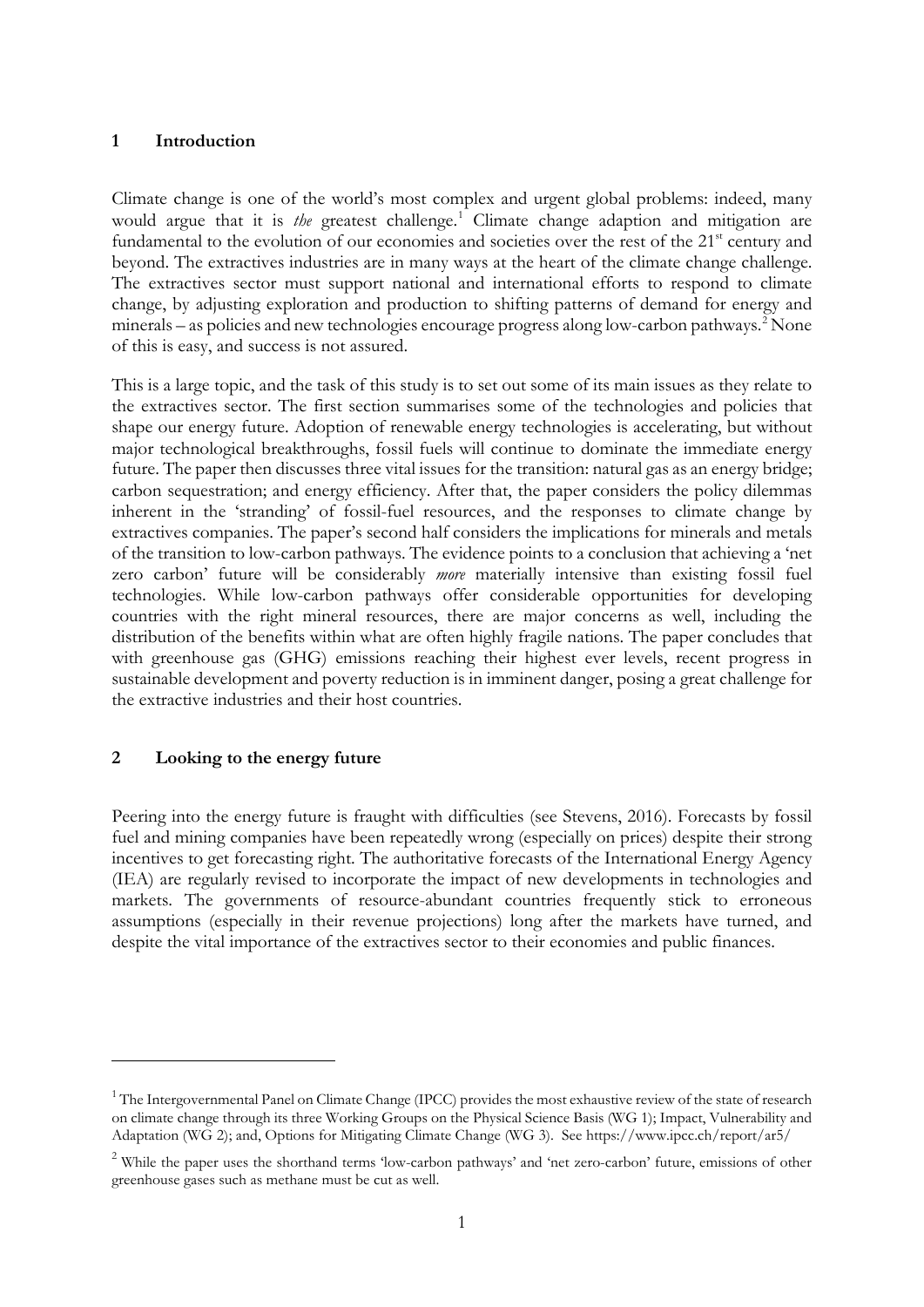This is an especially difficult time to look ahead. While technology continually shapes the energy future, the world is now in an era of 'renewables acceleration' driven by falling costs.<sup>[3](#page-3-0)</sup> For solar photovoltaic (PV) the IEA's 2017 estimate for capacity growth to 2022 is *one-third* higher than its 2016 estimate (IEA, 2017a). Renewables now account for almost two-thirds of the world's additional (net) power capacity (IEA, 2017a). By 2022, renewables could be providing 30 per cent of global electricity generation, ahead of natural gas, and equivalent to the total power consumption of China, India and Germany (IEA, 2017a).

But such a fast growth in renewables still leaves fossil fuels (coal as well as oil and gas) with a dominant, if reduced, share of global energy production. Innovation in battery storage is the gamechanger to watch. The power from renewables such as solar, wind and tide fluctuates. Cheaply capturing and storing their energy in large-capacity batteries would eliminate this drawback. The technology of 'flow batteries' holds promise for large-scale storage. But they remain expensive (pricey vanadium is used). Grid energy storage together with the shift to electric vehicles now underway will require lots of cobalt, lithium and other materials to the benefit of the producing countries (see later discussion). Research will eventually replace the expensive materials with cheaper alternatives, heralding a new era of large-scale (and cheap) grid storage. But we are not there yet.

Public policy also shapes the energy future; regulations, taxes and subsidies have profound effects on incentives. Fossil fuels subsidies amount to billions of dollars annually. Estimates of their annual size range from US\$200-500 billion and upwards, depending on whether subsidies to production are included, or just those to consumption. [4](#page-3-1) When environmental externalities are accounted for, fossil fuel subsidies amount to trillions of dollars. One IMF study calculates that if all the externalities of fossil fuels are included (such as harm to human health) then fossil fuel subsidies amounted to US\$5.3 trillion in 2015: equivalent to 6.5 per cent of global GDP (Coady et al., 2017). In sum, fossil fuel subsidies far exceed subsidies to renewables in power generation, which amounted to US\$140 billion in 2016 (Shirai and Adam, 2017).

Coal is abundant and relatively cheap, and historically the price has not reflected its many negative environmental externalities. Coal accounts for well over half of all electricity generated in China and India (IEA, 2017b). Globally, about US\$750 billion was invested in new coal power plants in 2000–2010 alone. Hundreds of coal-fired facilities could still be operational in the coming decades, and more than 2,400 new coal-fired power stations are already planned for construction by 2030 (van Breevoort et al., 2015). Coal has been called the 'zombie fuel' – dying, but far from dead. Proponents of 'clean coal' even argue that carbon sequestration, discussed later, will breathe new life into the use of this fossil fuel.

That coal will be around for a long time, even in a much-reduced role, is a worrying scenario for human health let alone planetary health. More than half the world's deaths from ambient air

<u>.</u>

<span id="page-3-0"></span><sup>3</sup> On uncertainty and carbon-pathways see: Hughes et al. (2013) and Usher and Strachan (2012). Rhodes et al. (2014) discuss the drivers of energy innovation, and the respective roles of the private and public sectors.

<span id="page-3-1"></span><sup>&</sup>lt;sup>4</sup> On the methodologies for measuring fossil fuel subsidies see McCulloch (2017). Estimates vary depending on whether consumption and/or production subsidies are counted. Some 11 European countries and the EU itself provided at least €112 billion in annual subsidies over 2014-16 towards the production *and* consumption of fossil fuels (Gençsü, et al, 2017). Production subsidies at the US federal and state-levels were US\$20.5 billion in 2015, with 80 per cent going to oil and gas, and 20 per cent to coal (OCI, 2017: 5). Broadening the definitions of subsidies to include the harm that fossil fuels do to the environment and human health (respiratory illnesses etc.) yields much larger estimates (Coady et al., 2017).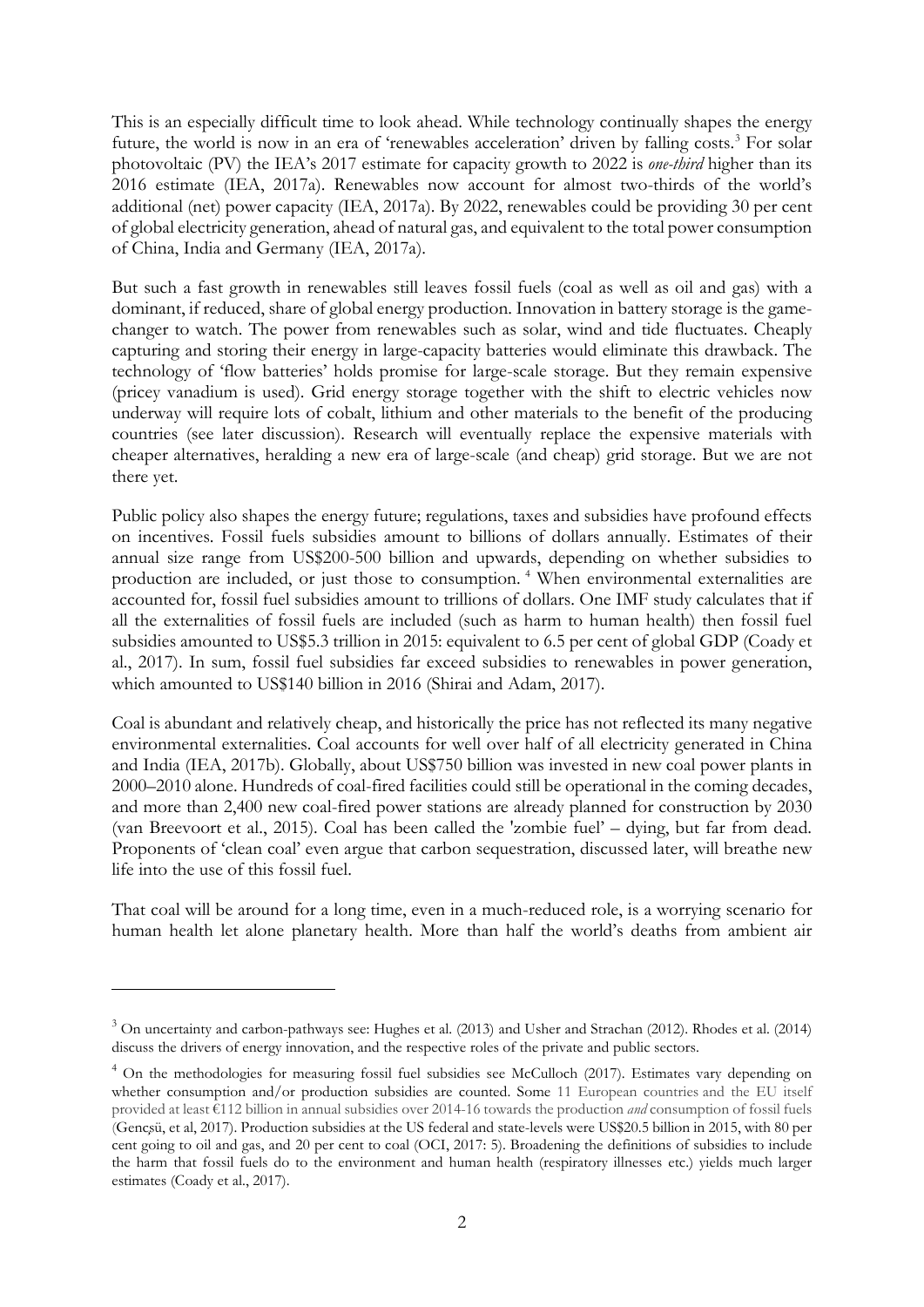pollution occur in China and India, and coal is a big culprit.<sup>[5](#page-4-0)</sup> Irrespective of climate change mitigation, the leaderships of China and India want to cut air pollution, and are now willing to trade some growth for cleaner air. Emissions of nitrogen dioxide and sulphur dioxide (the major air pollutants) from gas-fired plants are a fraction of those of coal-fired plants (de Gouw et al., 2014). Stronger environmental regulations are squeezing the use of coal to the benefit of gas. China, which consumes half the world's coal, has cut its own production (by an amount equal to the total production of South Africa, the world's fifth largest coal exporter) and is curbing imports as well (IEA, 2017b). China is today responsible for around half the global take up of solar PV, as it increasingly switches to renewables (IEA, 2017b).

Carbon pricing shifts incentives in electricity generation away from coal and towards natural gas (which emits much less  $CO<sub>2</sub>$  than coal in power generation) and, best of all, towards renewables. The UK's 'carbon price support', a tax paid by its coal and gas generators, helped reduce coal's share to a record low of 2 per cent by mid-2017, when the UK had its first day without coal-fired power generation since the industrial revolution (Aurora Energy Research, 2017). Some 40 national and 25 subnational jurisdictions now put a price on carbon, a doubling over the last decade (World Bank/ECOFYS, 2017: 2). Official carbon pricing covers some 15 per cent of the world's GHG emissions (World Bank/ECOFYS, 2017: 2). This will rise to around 25 per cent when China introduces a national carbon market by the end of 2017, making it the world's largest scheme. In Canada, the federal government plans to introduce a carbon-pricing regime to support existing provincial carbon-pricing initiatives.

Both regulation and market-based instruments like carbon pricing alter business behaviour. In its principles for climate change policy design, the International Council on Mining and Metals (ICMM) states that: "without a clear price signal, members' ability to plan and make sound decisions is at risk" (ICMM (2011: 4).<sup>[6](#page-4-1)</sup> As more key mining jurisdictions move to carbon pricing systems (Chile and South Africa, for example) companies will need to adjust their operations accordingly.

The 2015 UN Paris climate agreement opens a new chapter in the global energy future, one in which the shift from fossil fuels to renewables should accelerate.<sup>7</sup> However, progress is not assured. In 2017 President Trump announced US withdrawal from the Paris agreement, a decision that is, however, "open to review" and one that faces strong domestic opposition at state and city government levels (meanwhile other signatories remain committed, notably the EU, China, and India). Although the EU's emissions trading scheme (ETS) was the world's first and most comprehensive scheme, the price for its carbon credits is now too low to deter Europe's heavy emitters: gas has not replaced coal on the scale initially expected in Europe (Stern, 2017). Australia has scrapped its carbon tax, replacing it with a weaker ETS-style scheme. The UK's carbon price must now rise otherwise coal-fired power generation will return. Some fossil-fuel companies continue to lobby against increased regulation, carbon pricing and, indeed, the Paris Agreement itself.

<span id="page-4-0"></span><sup>5</sup> Lancet Commission on Pollution and Health (http://www.thelancet.com/commissions/pollution-and-health).

<span id="page-4-1"></span><sup>&</sup>lt;sup>6</sup> The ICMM (2011) principles for climate change policy design were re-affirmed by ICMM members in 2015 prior to the Paris Climate Conference. For the oil and gas industry, IPIECA (2015) also affirms the importance in climate policy of long-term price signals and market certainty. In expectation of increased regulation on emissions (and carbon pricing), more companies are using an internal carbon price in their business planning (CDP, 2017: 5).

<span id="page-4-2"></span> $7$  The Paris Agreement was reached at the 21<sup>st</sup> session of the Conference of Parties to the UN Framework Convention on Climate Change (UNFCCC) in December 2015.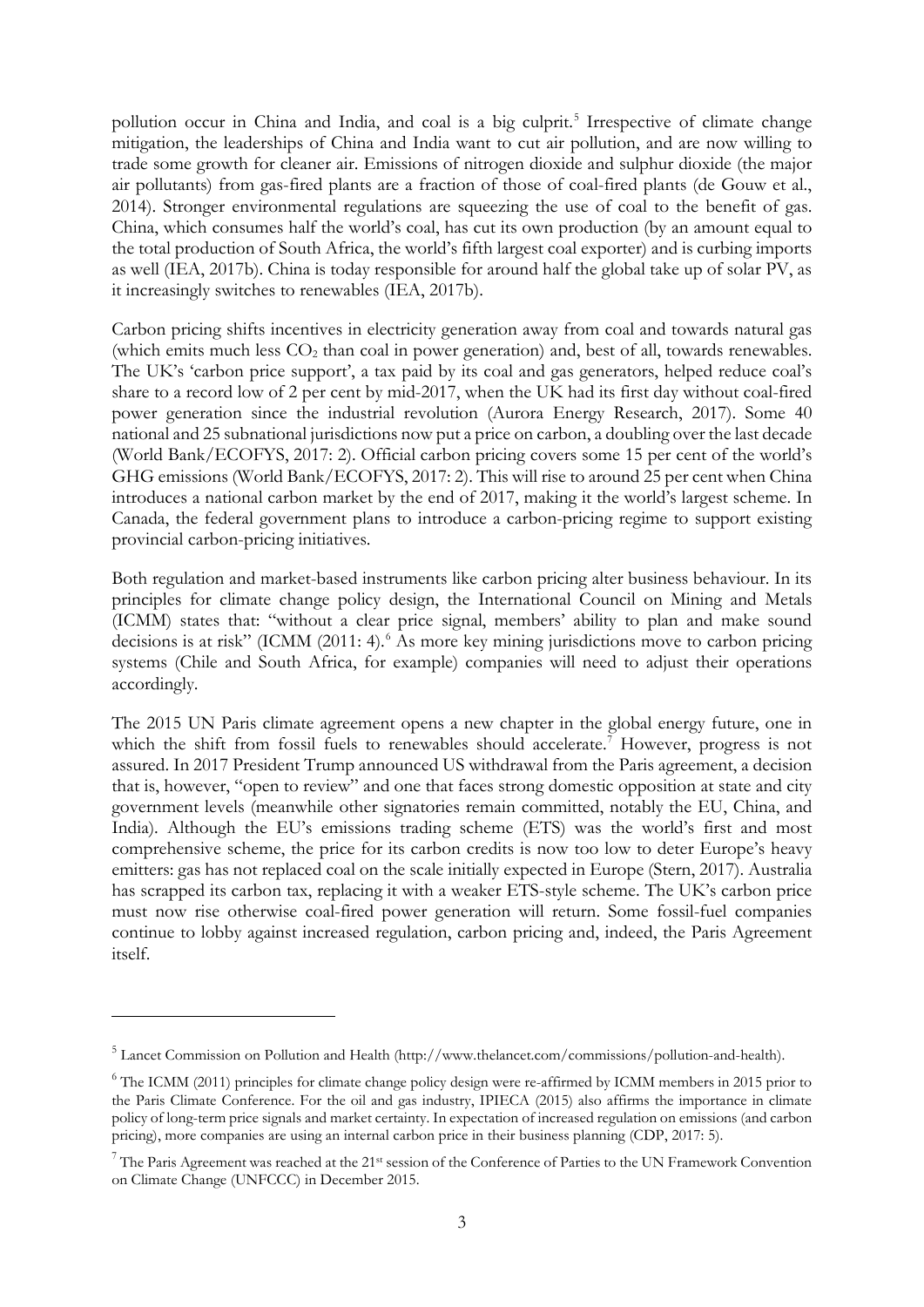#### **2.1 Natural gas, carbon sequestration and energy efficiency**

Even under very optimistic scenarios for emissions reductions, fossil fuels will still be in use for many decades while renewables grow their market share as the costs of the technologies fall. This tension between climate goals and the pace of technology could be eased by three sets of measures: the first is heavily promoted (natural gas), the second is untested at scale (Carbon Capture and Storage (CCS) or 'carbon sequestration') and the third has very wide support (energy efficiency).

Champions of natural gas, including (not surprisingly) the producing companies and the countries with the resource, argue that it is a vital 'energy bridge' from the era of hydrocarbons to the lowcarbon future. High efficiency gas-powered plants using combined cycle technology (CCGT), emit less than half as much  $CO_2$  as the typical coal-fired plant, per unit of energy produced (de Gouw et al., 2014). Gas is now the fastest-growing fossil fuel (IEA, 2017c). Liquified Natural Gas (LNG) is showing especially strong growth: 40 countries now import LNG, up from 17 a decade ago (BP 2016). New gas producers, like those in East Africa, have high hopes of selling LNG to Asia, especially to China as it moves on from coal.

However, the notion of gas as an energy bridge is contested. The main constituent of natural gas is methane (CH4). This is emitted into the atmosphere via deliberate venting as well as from leaky gas wells and pipelines (with corroded iron pipes and other old infrastructure leaking more). Methane is a more potent GHG than  $CO<sub>2</sub>$ , and contributes about 17 per cent of radiative forcing (the warming impact on climate) (NOAA, 2016). Whether gas has a better climate footprint than coal depends on how much methane emissions can be reduced. A methane leakage rate of 1.3 per cent of gas production (the EPA's leakage estimate for the US) is associated with a 46 per cent emissions reduction (when efficient gas plants substitute for coal power) whereas a 5 per cent leakage rate (found in other US estimates) implies only a 24 per cent reduction (Lazarus et al., 2015: 4). After reviewing the US evidence, Brandt et al. (2014) conclude that methane leakage is substantially underestimated. Shale gas is of special concern; Howarth (2015) concludes that when methane emissions are properly measured, the greenhouse footprint of shale gas exceeds that of conventional gas, coal and oil.

The necessary technology exists to cut methane emissions (Balcombe et al. 2017). US regulation is now tighter, and the US industry has successfully reduced its methane emissions (Schwietzke et al., 2016). Is this feasible elsewhere, especially in Eurasia and the Middle-East which account for around half the world's methane emissions? Gould and McGlade (2017) calculate that it is costeffective to avoid three-quarters of current global methane emissions (in part because captured methane can be sold). If gas is to act as an energy bridge, then a great deal hinges on putting methane abatement measures in place globally, especially for shale gas.

There are additional concerns around natural gas that call into question the optimism of its champions. These include the environmental costs of its extraction (local pollution from shale gas 'fracking' is a worry) and a concern that switching to cheap gas, with all its attendant investment in production and distribution infrastructure, will delay the adoption of near-zero carbon technologies. Some modelling exercises find only a small reduction in  $CO<sub>2</sub>$  emissions and indeed, in some scenarios, an increase in climate forcing (McJeon et al., 2014). Several studies argue that gas can only act as a bridge fuel (to displace coal) until around 2030 (a shorter time than many policymakers expect); renewables must then take the lead if the world is to achieve the target of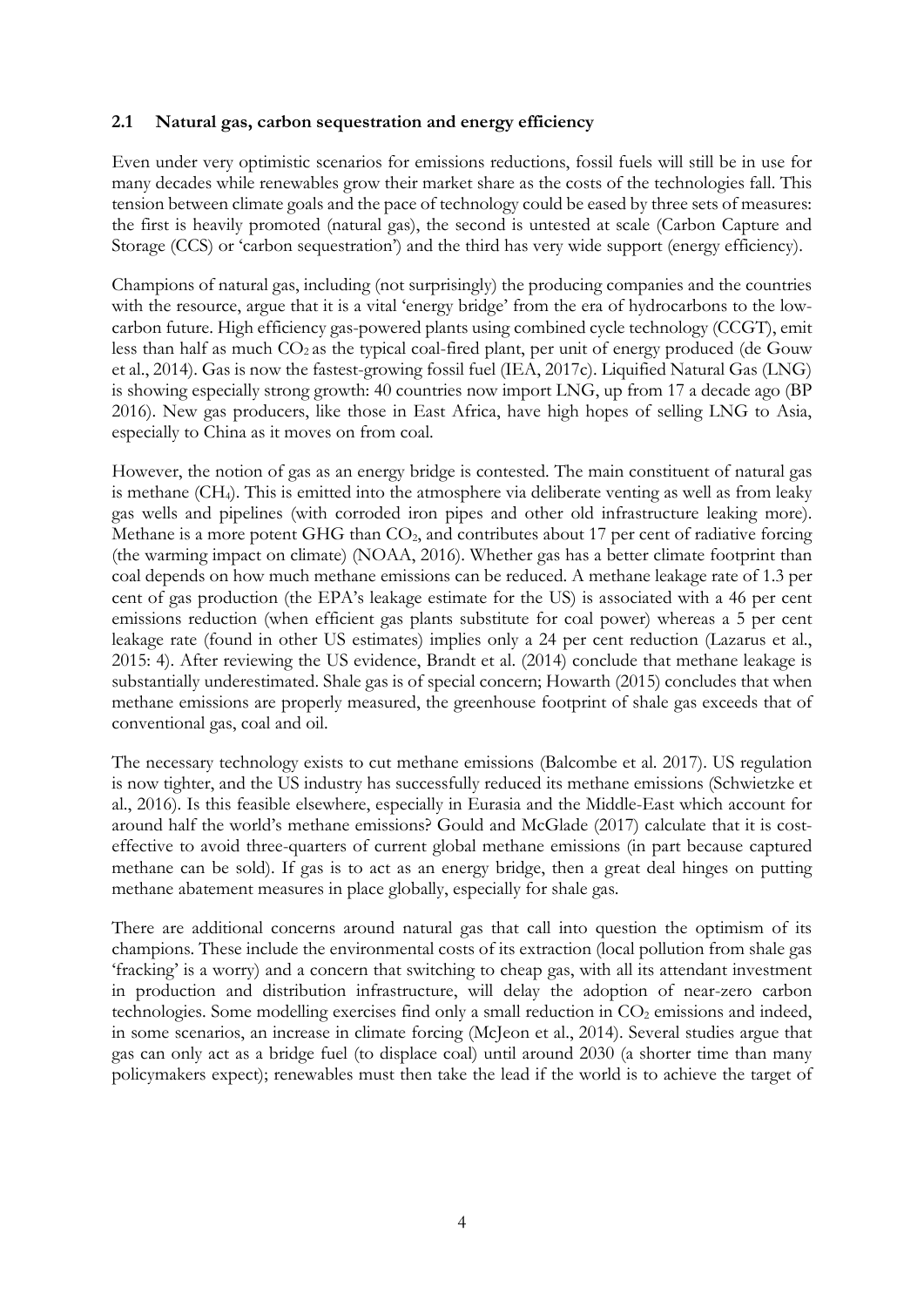keeping the increase in global temperature within 2°C above its preindustrial level (the 2DS goal) (Banks and Taraska, 2013).<sup>[8](#page-6-0)</sup>

We are left with a conundrum: how to maintain energy supplies while keeping to global emissions goals? Carbon sequestration and improved energy efficiency might both help.<sup>[9](#page-6-1)</sup>

Advocates of carbon sequestration see it as a transitional mitigation technology allowing the continued use of fossil energy (particularly gas) as the share of renewables grows. More controversially, proponents of coal see it as means to keep, and indeed grow, coal's share in energy generation. This is a major concern for critics of CCS: by keeping coal alive, CCS could divert resources from clean energy technologies – CCS will absorb a lot of resources as it has large initial investment costs – and reduce the incentive to adopt renewables and improve energy efficiency.

Many climate models find that CCS will be essential to achieving international targets (IPCC, 2014: 82). Industrial sectors such as iron, steel and cement have few if any alternatives for achieving deep emission reductions (Florin and Fennell, 2010). Their technologies have already seen large gains in energy efficiency (DECC, 2015). Moreover, the production of cement, chemicals and steel, as well as petroleum refining, generate significant additional  $CO<sub>2</sub>$  emissions as a by-product of the chemical reactions inherent in the industrial process; these cannot be eliminated (ZEP, 2013).

How much could CCS achieve in emissions reduction? Much is unknown. On some estimates, CCS could deliver 13 per cent of the cumulative reduction in emissions require by 2050 to meet the 2DS goal (IEA, 2015a). But for the present, CCS projects are mostly small-scale, there are strong concerns regarding operational safety and risks in transporting large volumes of liquefied  $CO<sub>2</sub>$ . Fundamentally, there is little experience with long-term  $CO<sub>2</sub>$  storage and certainly no proof that storage can be managed nor safely guaranteed for centuries.

In sum, CCS will have a role in the industrial sectors. In the power sector, CCS may have a role in coal decarbonisation in the short term – provided it does not delay the energy transition – and perhaps a vital role in decarbonizing natural gas use in the medium- and long- terms, as gas replaces coal in electricity generation. But at what scale this occurs is uncertain for technical, economic, and legal reasons.

Continuing to improve energy efficiency will therefore be imperative if 2DS is to be met: it must have one of the biggest roles in reducing emissions, especially in construction, industry and transport (IEA, 2015b; UNEP, 2011). Some US\$14 trillion in energy efficiency investments are needed up to 2035 (IEA, 2014). This implies more demand for the minerals and metals that go into the technologies that achieve greater energy efficiency; in lighting and temperature control in buildings, and in public transport, for example. This demand will be additional to that for energy storage and electric vehicles. We return to the implications for the mining sector later in this paper.

<u>.</u>

<span id="page-6-0"></span><sup>&</sup>lt;sup>8</sup> The 2DS goal was adopted at the 16th session of the Conference of the Parties to the UN Framework Convention on Climate Change (in 2010). To keep the rise in the global temperature within 2°C above preindustrial levels, the concentration of atmospheric GHGs must be stabilized within 450 parts per million (ppm) CO<sub>2</sub> equivalent by 2050.

<span id="page-6-1"></span><sup>&</sup>lt;sup>9</sup> Space limitations preclude a full discussion of carbon sequestration and energy efficiency. The reader is instead referred to Sovacool et al. (2016) and Sovacool (2017).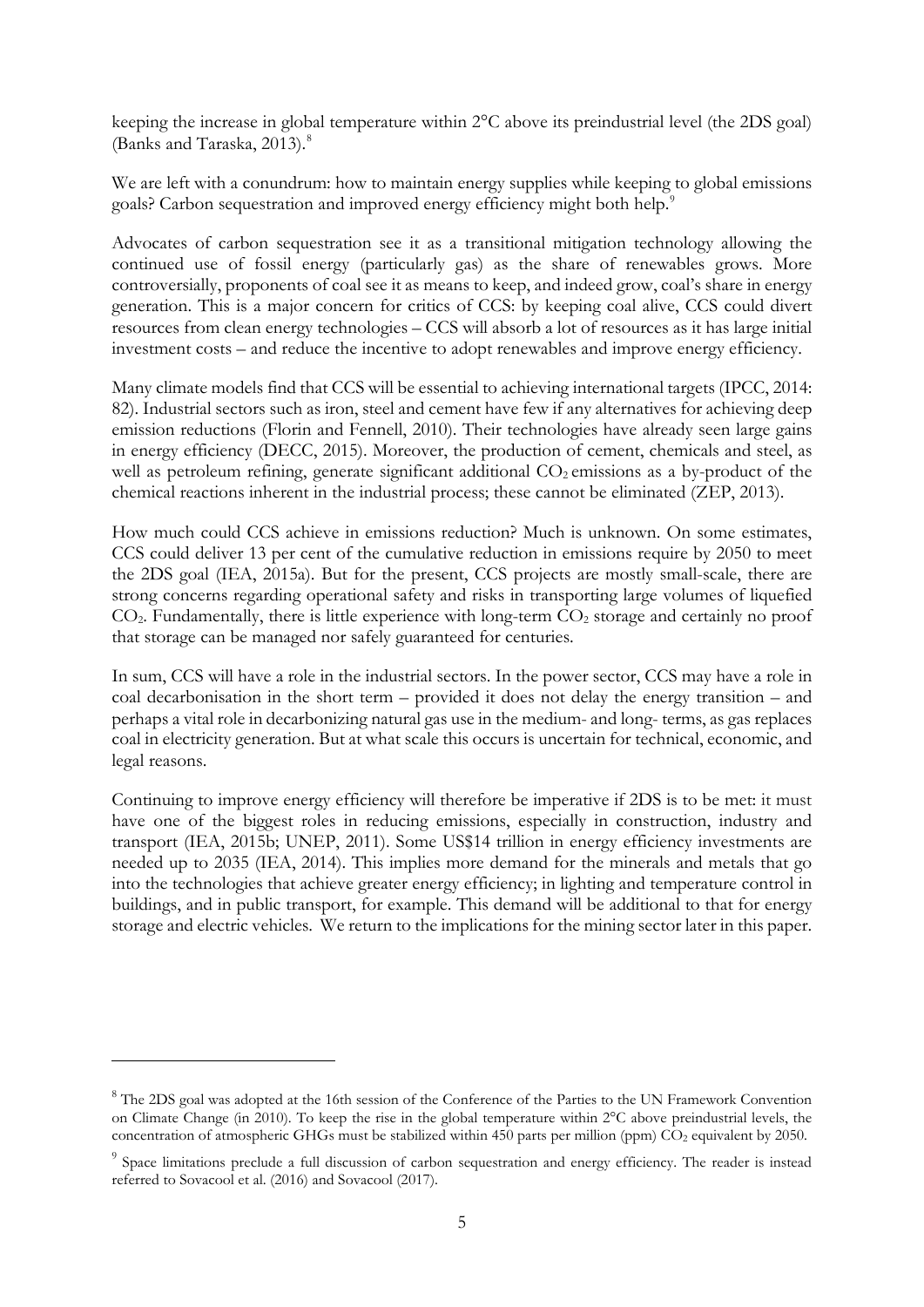#### **2.2 Stranded assets**

<u>.</u>

Cutting methane emissions from gas infrastructure, together with carbon sequestration and improved energy efficiency, will reduce some of the pressure to leave fossil fuels unused and 'in the ground'. Nevertheless, a radical readjustment in the world's GHG emissions to meet the Paris commitments will render a substantial portion of the known stock of fossil fuel reserves unusable, and they will become, in effect, 'stranded assets' (Cust et al., 2017; van der Ploeg, 2016). One much-cited study concludes: "Our results suggest that, globally, a third of oil reserves, half of gas reserves and over 80 per cent of current coal reserves should remain unused from 2010 to 2050 in order to meet the target of 2°C" (McGlade and Elkins, 2015: 187).

Fossil fuels are of growing concern to the investment community. Norway's sovereign wealth fund (which invests the country's oil wealth); the heirs to the Rockefeller oil fortune; French bank BNP Paribas; the World Council of Churches; and universities such as Stanford are among the investors and public and private organizations that are selling all or part of their fossil fuel investments (coal mining, oil and gas extracted from shale and tar sands, and Arctic oil and gas exploration and production feature in the disinvestments). This does not for the present deprive fossil fuel companies of capital as environmentally-insensitive investors will buy the assets. But disinvestment does reinforce the political message that action on climate change is urgent.

Eventually fossil fuel companies will face a rising cost of capital as the value of their assets declines, the consequence of ever-cheaper renewable energy. As we discussed earlier, firm implementation of the Paris Agreement will make obsolete billions of dollars of existing and planned investments in oil, gas and coal as these resources are stranded. For the largest publicly traded oil and gas producers, Carbon Tracker Initiative (2017) reckons that one-third of potential capital investment up to 2025 could become obsolescent. This has become a concern for financial regulators as well.<sup>[10](#page-7-0)</sup>

Large adjustments must be made by fossil fuel companies, but even more so by countries with the oil, gas, and coal resources. Companies can gradually shrink the size of their businesses, and diversify into renewables: "companies could, if they wanted to, run down their existing reserves in less than 15 years … most countries must wait 45 years on average to liquidate their fossil fuel wealth (Cust et al., 2017: 47-48). Countries can only convert their resource wealth into revenue once it is developed and produced. This becomes tougher for countries with high-production costs as prices weaken and they become less attractive to companies (relative to lower-cost producers). Their dreams of large revenues to finance ambitious economic and social development plans may never be fulfilled.

Consider natural gas for instance. At present, the global market is glutted.<sup>[11](#page-7-1)</sup> As a result, companies are keenest on longstanding low-cost supplies like Qatar with its large reserves as well as new and large low-cost producers like the US (whose exports, supplied by the shale gas boom, could match Qatar's). Existing producing countries, and the companies operating in their jurisdictions, are keen to grow their exports while it remains remunerative to do so. New producers such as Tanzania, which hopes to develop LNG for export to Asia, are entering a buyers-market for gas. One consequence is that a more attractive tax package is now necessary to encourage companies to

<span id="page-7-0"></span><sup>&</sup>lt;sup>10</sup> The Bank of England has a task force on climate-related financial disclosures. [\(www.fsb-tcfd.org\).](https://www.fsb-tcfd.org)/) See also Zenghelis and Stern (2016).

<span id="page-7-1"></span><sup>&</sup>lt;sup>11</sup> After the Fukushima nuclear disaster, Japan's import price for LNG tripled between the Millennium and 2012, but by 2017 it was back around its 2000 level.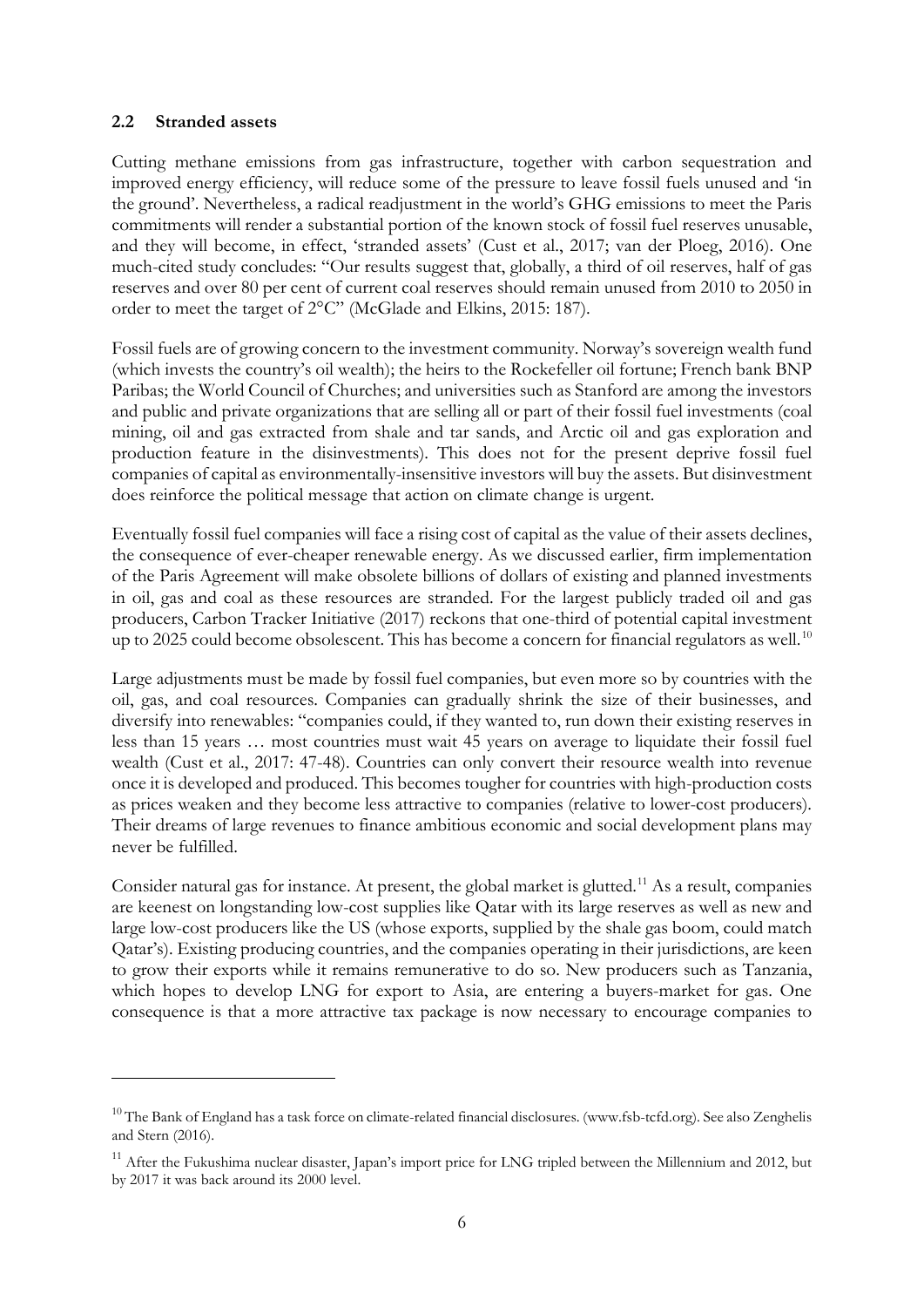invest than in the years of high prices when countries expected a revenue and foreign-exchange bonanza[.12](#page-8-0)

Prices could recover, but international climate action and the shift to renewables are strong headwinds for producers of fossil fuels. Governments would be well-advised to reduce their dependence on revenues from oil and gas (and especially coal) by broadening their tax bases and systems of tax collection to raise more non-resource revenues (Addison et al., 2018). They also need to build fiscal buffers by saving more revenue in readiness for unexpected earnings-shocks, including future breakthroughs in renewable energy technologies that eat into the market shares of oil, gas and coal. Some fossil-fuel-rich countries also have reserves of those metals and minerals that are in high-demand as the world transitions onto low-carbon pathways (see our discussion below). Developing these would help reduce their existing over-dependence on one or two fossil fuels for revenues (and foreign-exchange). Above all, investing resource revenues into high valueadded activities in agriculture, manufacturing and services will diversify the economies of countries with abundant fossil fuels. This in turn requires an active 'industrial policy' (Dietsche, 2017). None of this will be politically or technically easy but countries need to be well-prepared to take the necessary action.

Phasing out generous subsidies to consumers of gasoline and other fuels as well as subsidies to exploration and production will further reduce the exposure to carbon-market risk of fossil-fuelabundant countries (Cust et al., 2017). This is also politically difficult, as consumers, the transport sector, and businesses are used to cheap fuels, while state-owned oil and gas companies are vigorous champions of more investment in their sector. Low-income countries (LICs) and middleincome countries (MICs) will need financial and technical assistance to adjust (including accelerated investment in renewable energy). So far, aid donors have done little to encourage development partners to cut fossil-fuel subsidies (McCulloch, 2017). The UK's DFID, for instance, gives twice as much support to projects relating to fossil fuels as it does to renewables (Wykes and Scott, 2017: 4).

Given the internationally agreed temperature target (2DS etc.), there will come a time when humanity has used up its cumulative GHG budget (IPCC, 2015). That could be within a few decades. Caney (2016) poses three vital questions: (i) for a given GHG budget, how is it decided which producing countries have the best case to continue production? (ii) do the countries with unused fossil fuels merit compensation? (iii) If so, who should pay? From the perspective of distributive justice, LICs and MICs have a stronger case for continuing to produce than do highincome countries (HICs), which owe a good portion of their present prosperity to the use of their own fossil-fuel resources.

Politically, it is hard for LICs and MICs to agree to strand their fossil fuels. Their resource revenues are generally much larger than any aid flows, and 'aid fatigue' prevails among donors – so full compensation (including that from new streams of climate finance) may not appear credible to them. Many of today's largest producers of fossil-fuels are HICs. The US is now the world's third largest oil producer, and is closing fast on the leading oil and gas exporters, Saudi Arabia and Russia. President Trump is also trying to revive the US coal industry. Would any US administration agree to curtail US fossil fuel development for the benefit of poorer countries like Mozambique (which has natural gas and abundant coal)? Whether wealthy or poor, every fossil-fuel-abundant country wants to avoid catastrophic climate damage. Yet political short-termism works against HICs taking on the burden of responsibility and stranding their own fossil-fuel reserves. In sum,

<span id="page-8-0"></span><sup>&</sup>lt;sup>12</sup> Scurfield and Manley (2017) assess Tanzania's options in the current global gas market.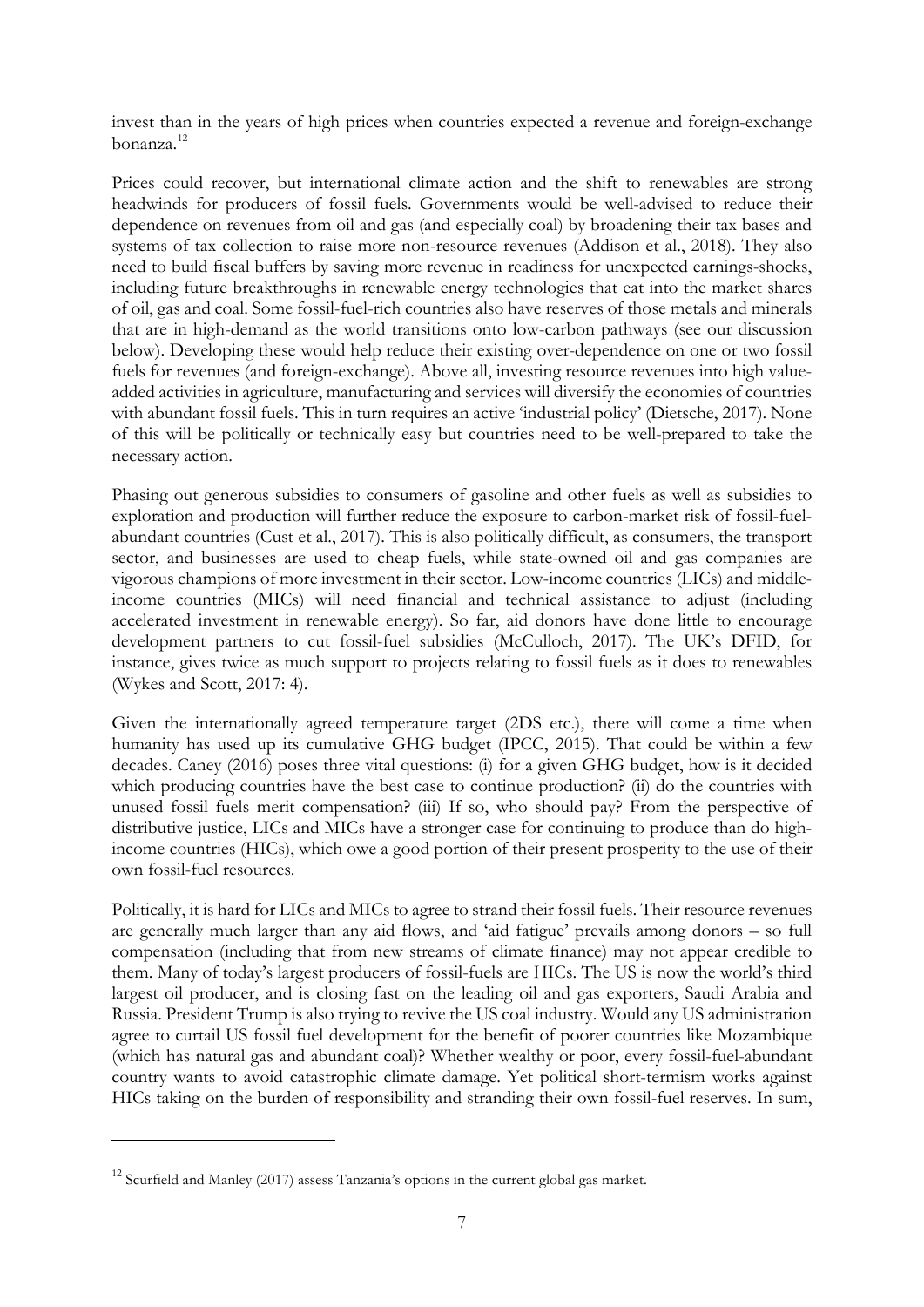distributive justice would favour an international agreement. But in its absence, resolution of the question of which countries get the revenues, and which are left with the stranded fossil-fuel assets, will be left to hard global politics – in which the LICs have the least power.

# **2.3 Implications for extractives companies**

-

In a warming world, extractives companies must adapt their operations to higher temperatures and rising sea levels, and more frequent droughts, floods, heatwaves and storms (ICMM, 2013a). Every stage of the extractives cycle is at risk from physical damage as well as breakdowns in supply chains and vital public services: the exploration and discovery of resources; the construction of the infrastructure to exploit the deposit; the operation of the asset over its life (often spanning decades); and the reclamation of the site at closure and after. Other climate risks include disrupted supplies of power, water, materials and equipment to the site, and delays in transporting products to refiners, manufacturers and end-markets. Companies operating in politically-fragile nations, where the state has only limited capacity to respond to disaster, are most vulnerable to extreme weather events. Disasters constitute commercial risks for companies and economic risks for host countries (especially to the public finances when revenues are lost from production stoppages).

Mines, oil/gas rigs, and associated infrastructure require engineering excellence and high-level risk management, not least in extreme and isolated environments. The extractives industries now have the tools to assess their risks.<sup>[13](#page-9-0)</sup> Effective risk management requires an ecosystem perspective that is unique to each location. Mining as well as oil operations inevitably disrupt the landscape, and potentially stress the ecosystem in ways that accentuate its vulnerability to climate change (and thereby endanger the livelihoods of local communities). Land degradation can also compromise the structural integrity of mine sites as well as oil and gas wells together with their supporting water, energy & transport infrastructure (ICMMa, 2013a). For these reasons, some companies have stepped up the protection of the ecosystem around their operations, as well as to meet their sustainability objectives.

Inevitably, there are business and financial consequences: higher operating costs (to raise safety margins); unplanned capital expenditures (to climate-proof older infrastructure); as well as reputational and financial costs arising from litigation, regulatory non-compliance and adverse publicity (ICMM, 2013a and 2013b). These will affect the value of both private and publicly-listed companies. Consequently, there is more pressure on extractives companies to incorporate climate risk into their strategic plans, environmental and social impact assessments, safety management systems, and engineering practices. That pressure comes from within the industry itself (and industry associations), host governments (including sector regulators who must protect the public interest), campaigning NGOs (both national and international), and increasingly from investors such as pension funds, as well as regulators of financial markets.

Minimizing mining's footprint is important since forest clearance for mining and associated infrastructure contributes to GHG emissions (and biodiversity loss). Some mining companies are investing to 'green' their operations by use of renewables to power their operations and measures to reduce their carbon footprint. The use of renewable energy, particularly solar PV and wind power, is scaling up in mining projects, notably in Canada and Australia. However, there are many GHG emissions from mining, particularly in transport, that are not under the industry's direct

<span id="page-9-0"></span><sup>&</sup>lt;sup>13</sup> On corporate risk management and climate change in the oil and gas industry see IPIECA (2013) and in mining see (ICMM, 2013a). Though not climate related, the Exxon Valdez and Deepwater Horizon oil spills, as well as the Samarco (Beno Rodriques) tailings-dam collapse, illustrate the damage that major accidents can cause.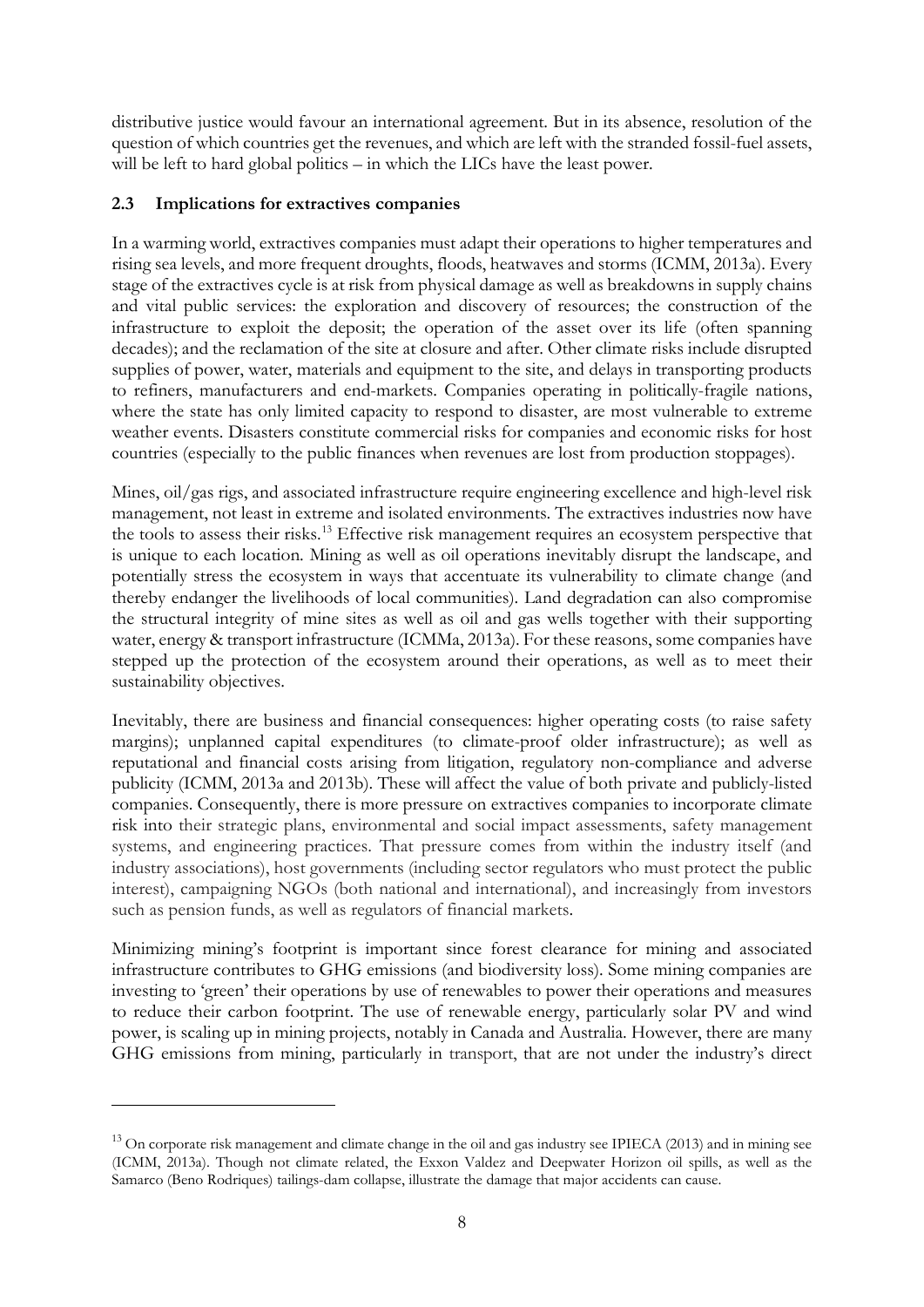control (ICMM, 2013b). This is a major challenge to the industry given the expected scale of mining's expansion over coming decades.

# **3 Impact of a 'net zero carbon' future for minerals and metals**

Achieving the necessary reduction in emissions alongside the UN Sustainable Development Goals (SDGs) represents a massive and unprecedented challenge. The five areas where emission reductions will be most critical are in: power; transportation; buildings; industry; and land-use management. Constructing the necessary new technologies and infrastructures requires minerals and metals for non-carbon power providers (hydro and nuclear), renewable power technologies (wind turbines, solar PV and tidal power), zero emission buildings, hybrid/electric transportation vehicles and alternative transportation modes (especially rail). To reach a 'net zero carbon future' the IEA estimates that annual investments in low-carbon technologies and energy efficiency need to more than double by 2020 to US\$790 billion and to increase by about 6 times to reach US\$2.3 trillion by 2035 (IEA, 2014).

It is difficult to exaggerate the potential implications for the growth in demand for key minerals and metals if the world does move successfully towards clean energy and onto low-carbon pathways (IRP, 2017). The most comprehensive and recent assessment is provided in a study undertaken by the World Bank with support from ICMM (World Bank, 2017). This predicts future demand for metals in the transition to a low-carbon future, based on the IEA's Energy Technology Perspective (ETP) scenarios (IEA 2015b). The IEA study examines the implications for renewable technologies of meeting the 2°C (2DS), 4°C (4DS), and 6°C (6DS) goals for global temperature warming (IPCC, 2014). Renewables (solar, wind hydropower, biomass etc.) rise in the ETP scenarios from 14 per cent of the present energy mix to 18 per cent in the 6DS scenario, and 44 per cent in the 2DS scenario (IEA 2015b).

The World Bank study concentrates on wind, solar, and energy storage batteries as they are critical to future energy supplies in a carbon-constrained world, while recognizing that there are many other important technologies and transmission systems (including power, transportation, buildings, industry, and land use management) (World Bank, 2017). It identifies what materials will be required, and by how much, as these technologies are scaled-up under the various climate goal scenarios (especially 2DS). Of course, forecasting metals demand is highly contingent, not least on intra-technology choices (which types of wind technology are adopted, for example) and whether the Paris Agreement holds.

For mineral-abundant countries and mining companies, the World Bank's main conclusion has great significance: "The report clearly shows that the technologies assumed to populate the clean energy shift—wind, solar, hydrogen, and electricity systems—are in fact significantly MORE material intensive in their composition than current traditional fossil-fuel-based energy supply systems" (World Bank, 2017: xii). This is a striking result. Inevitably the demand for metals for use in low-carbon technologies is much greater under the ambitious 2DS scenario than the 4DS scenario; this is especially so for aluminium, cobalt, iron, lead, lithium, manganese, and nickel.

Similar conclusions emerge from other studies. Vidal et. al. (2013) examine the material requirements necessary for the world to achieve 100 per cent renewable energy by 2050, a target of the World Wildlife Fund for Nature (WWF, 2011). Vidal et. al. (2013) conclude that the material requirements of solar and wind installations greatly exceed those of conventional energy infrastructure. Relative to an equivalent installation from traditional (fossil-fuel) energy technologies, renewable technologies require 15 times more concrete, 90 times more aluminium,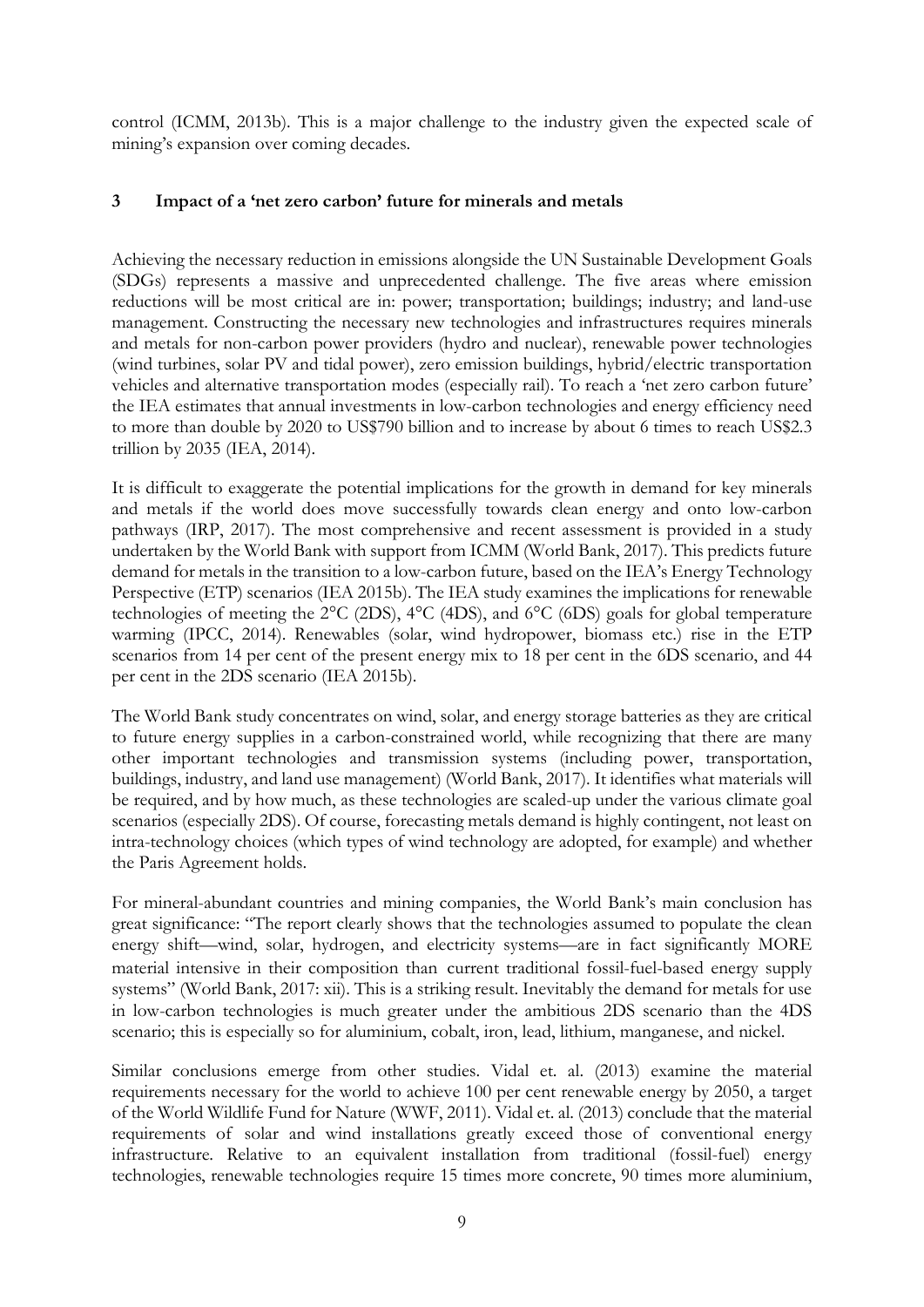and 50 times more iron, copper and glass. To reach the WWF goal, this would mean 3,200 million tonnes of steel, 310 million tonnes of aluminium and 40 million tonnes of copper; this amounts to an increase of 5-18 per cent in annual production over the next 40 years (Vidal et. al., 2013).

Clean-energy is very demanding of materials, a message underscored by Kleijn et. al. (2010) who explore potential resource constraints in a hydrogen centred economy with a scenario whereby renewables generate all energy.This study estimates an increase in iron/steel production of 6 times to service wind turbines and 40 times should specially constructed pipelines be required. If electricity is the main carrier/transmitting agent for clean power, it would mean an increase of copper production by 70 times from its current levels.

Wind technologies require copper, iron ore (steel) and neodymium (Kleijn et. al., 2010: 2790). For Solar PV and concentrated solar power systems (CSPs) it is expected that demand for the 'rare earths' could substantially exceed production capacity, thereby encouraging the development and adoption of synthetic substitutes (Kleijn, et. al: 2010: 2789). Smart grid systems integrated with solar and wind installations will raise the demand for base metals even further.

In the case of zero-carbon vehicles, strong growth in fuel cells implies dramatic growth in platinum demand and production (possibly exhausting current reserves) and neodymium production levels would need to increase by 200 per cent (Kleijn et. al., 2010). Lithium, copper, nickel and platinum will see considerable demand growth under a net zero-carbon scenario for transport (García-Olivares et al., 2012: 567). CCS at scale will require significant amounts of nickel and molybdenum (Kleijn et. al., 2011: 5647).

# **3.1 Supply concerns**

The metals required for a low-carbon future are experiencing increasing demand and higher prices. The evolution of the future pattern of demand will depend upon the mix of technologies adopted and how these evolve over time as new scientific breakthroughs are made. Finding cheaper substitutes for the most expensive metals in batteries is a pressing concern (Dawkins et al., 2012).

Increasing recycling can reduce some of the pressure on supplies. Creating a closed-loop or 'circular' material economy can save energy (compared with producing new material from ore, biomass or oil) and contribute to reducing GHG emissions. Increasing rates of steel recycling would reduce the demand for primary steel production and save about 75 per cent of emissions for every ton of scrap recycled (Climate Strategies, 2014: 5). There are, however, many technical challenges in recycling (Reck and Graedel, 2012). Moreover, the potential for recycling is constrained by the volume of material available (Allwood et al., 2013; Pauliuk et al., 2013). The availability of material from end-of-life products is limited by the time delay between initial production and the discard of products. If the global demand for materials and metals continues growing, then recycling will no longer be able to create a closed-loop or 'circular' material economy. Older developed economies (like the UK) could possibly operate a closed-cycle for steel, whereas emerging economies such as China and India cannot do this until their stocks have grown further (Müller et al., 2011).

Consequently, there is an extremely promising development opportunity for mineral abundant countries and an excellent commercial opportunity for many miners. Investors in metals have taken note and speculation drove the price of lithium up by 80 per cent in 2016, and cobalt's price rose by 80 per cent over 2017 (making it the year's best performing financial asset) as investment funds accumulated large stockpiles in anticipation of growing demand. Cobalt and lithium were already in demand for smartphone and laptop batteries; and demand is now growing even faster – stimulated by electric vehicle manufacture and associated battery technologies,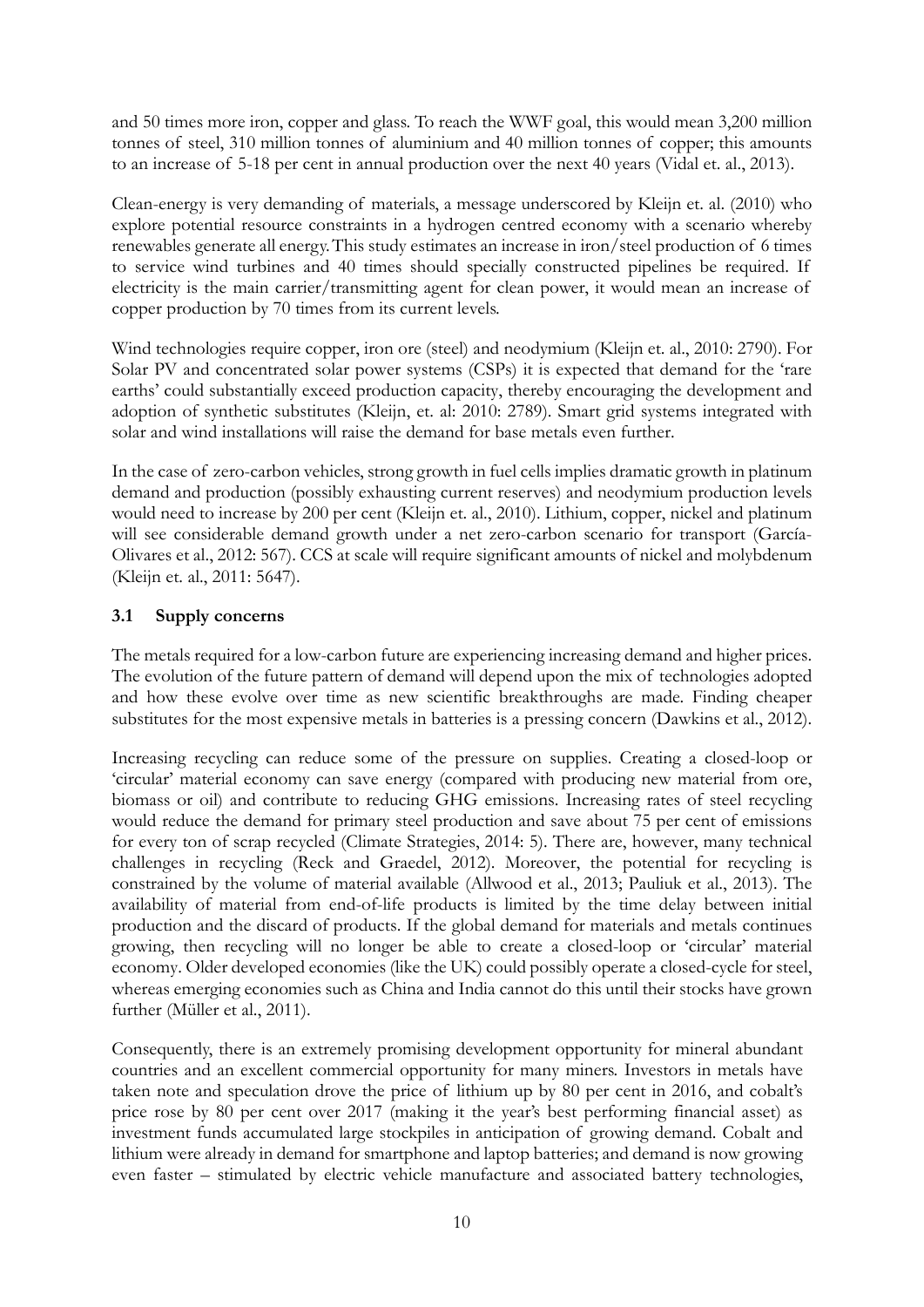which are expected to result in a 39 per cent growth in cobalt demand through to 2022.<sup>[14](#page-12-0)</sup> China is central to this dynamic: 80 per cent of its cobalt imports are used to manufacture rechargeable batteries (USGS, 2017: 53). Car makers are trying to lock-in cobalt supplies, but in 2017 Volkswagen failed to secure five years of supply at a fixed price.[15](#page-12-1) As grid-storage technologies become commercially viable they will add greatly to the demand for cobalt, lithium and other metals.

# **3.2 Development impacts and concerns**

Our knowledge of the scale and distribution of the world's mineral and metal resources remains patchy. This is especially so for the rare earths; there are no data on production and reserves for Africa and, in the developing country group, only Brazil, China, India, Malaysia and Thailand have data (World Bank, 2017: 50, citing the US Geological Survey). From what we do know, Latin America is especially well-placed for the low-carbon energy transition. It has many of the mineral resources central to the transition, notably lithium for batteries; Chile and Argentina (the world's second and third largest producers, respectively) together with Bolivia constitute Latin America's so-called 'lithium triangle'. India has iron and steel and titanium, Indonesia, Malaysia and the Philippines have bauxite and nickel, while Oceania's small islands also have resources (New Caledonia's has 10 per cent of the world's nickel reserves, for instance). For the rare earths, China has the largest production and reserves with Australia coming a distant second in production (World Bank, 2017: 50).

Africa is mineral rich, and its metals will see growing demand from the energy revolution. The Democratic Republic of the Congo (DRC) has between 47-60 per cent of the world's cobalt reserves, and supplies more than half the world's total production (USGS, 2017: 53).<sup>[16](#page-12-2)</sup> There are at present no other sources of cobalt that match those of the DRC. Despite considerable mining investment over the last decade, Africa's potential remains largely untapped. Africa's shares of world production are often far below its shares of world reserves; Guinea, for example, has 26 per cent of known bauxite reserves but accounts for only 6.5 per cent of global production (World Bank, 2017: 26).

In sum, the developing world is potentially well-placed to benefit from the material needs of the various low-carbon pathways. However, there are at least four concerns (in addition to uncertainty around the Paris Agreement, as well as the difficulty that countries face in managing resource booms in general).

First, those countries and companies expected to meet increasing demands for base and rarer metals and minerals face an uphill task in reducing their own GHG emissions and the material footprint of their operations (discussed earlier in this paper). Increasing extraction and production levels, as well as decreasing ore grades, imply that the relative GHG, energy and water intensity of operations will also increase. Increasing the share of renewables in the power supplied to mines, and in the transport system which serves them, will be vital. Achieving this greatly depends on shifting the host country's power system towards renewable energy.

<span id="page-12-0"></span><sup>14</sup> 'Five Charts That Matter for Investors', Financial Times, *12 October*, 2017.

<span id="page-12-1"></span><sup>15</sup> 'VW fails to secure long-term cobalt supply for electric vehicles'. *Financial Times* (15 October, 2017).

<span id="page-12-2"></span> $16$  The DRC's cobalt reserves are reported as 60 per cent of total world reserves in many sources, but the USGS figure is 47 per cent (Yager, 2014).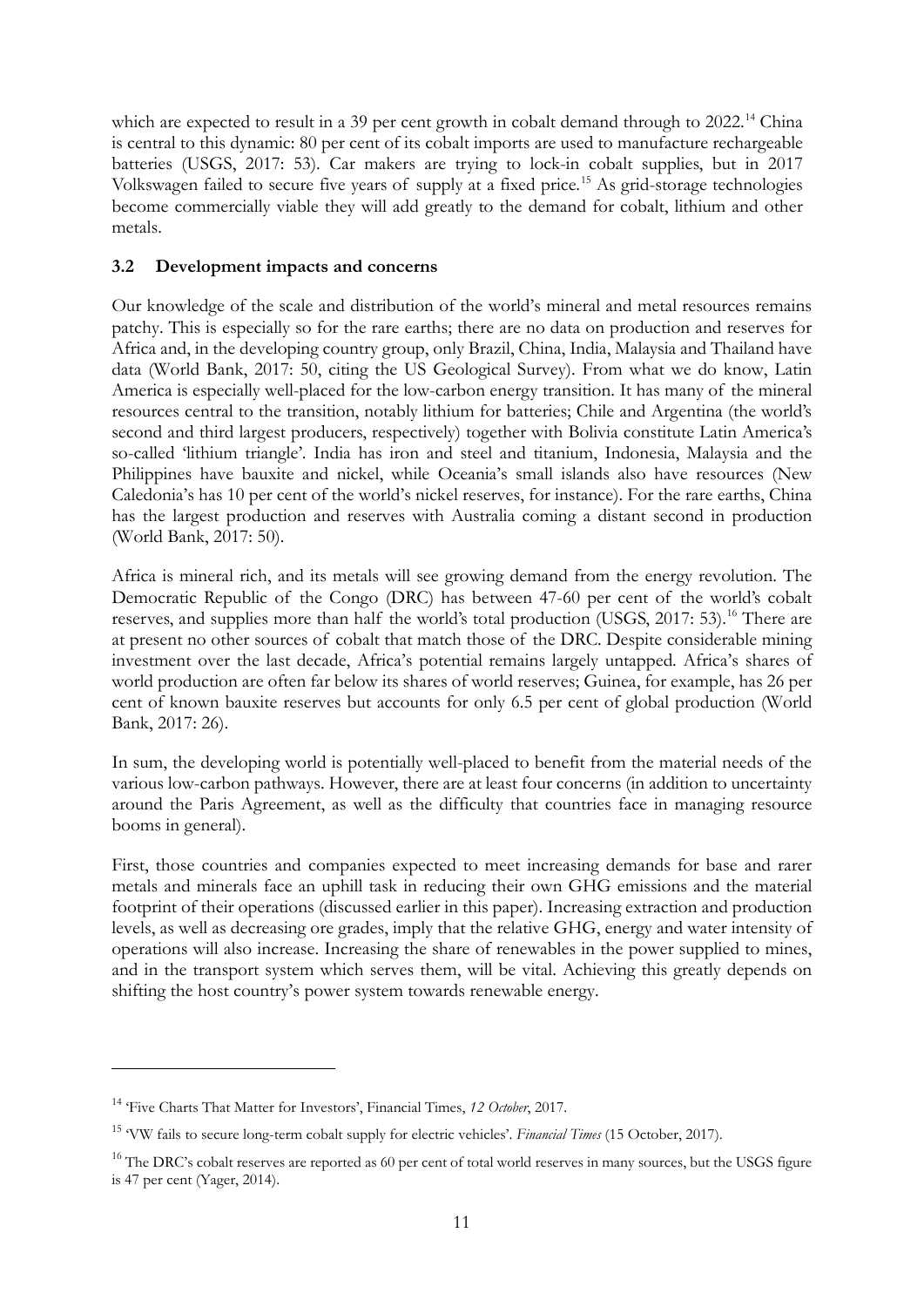Second, countries with mineral wealth cannot enjoy the associated earnings and revenues unless they mine. Here there is a marked gap between the success of emerging economies like Brazil, Chile, and China with their high levels of production relative to reserves, and those of the LICs (and some MICs) where the gap between their reserves and production is often very wide (Guinea's bauxite is an example). This requires large investments, supporting infrastructure (especially reliable power systems and good railways and ports) and a supportive and stable policy framework. This is sadly lacking in many countries.

Third, who will benefit in the producing countries from any resource boom resulting from the low-carbon transition? Some 42 per cent of the reserves of metals and minerals required for a clean energy future are in countries with 'good' or satisfactory resource governance, while 37 per cent are in countries with weak scores according to analysis by Tilley and Manley (2017) which runs the World Bank (2017) data against the NRGI's Resource Governance Index. The countries with weak scores are often fragile states, with high poverty rates. Global poverty is falling, yet many resourcerich countries are exceptions, including mineral-rich countries like the DRC, Zambia, and Zimbabwe. In these countries both the number of poor people, and their share of the total population, are rising (Ferreira et al., 2017). The DRC's resources include copper, cobalt and nickel – all essential to clean energy technologies – but the country's politics are highly unstable and exclusionary, and over 60 per cent of the population is poor (Nanivazo and Mahrt, 2016). Zimbabwe is the world's fifth largest producer of lithium, with deposits which may be among the world's largest (USGS, 2017: 101). Yet, Zimbabwe's mineral wealth has enriched its ruling elite and funded an oppressive security apparatus (Global Witness, 2017). Will any lithium boom play out differently? It seems unlikely until Zimbabwe's politics improves.

Fourth, it would be unacceptable if scaling-up mining to facilitate the low-carbon transition results in large environmental and social costs around mine sites and for local people. The supply-chain for cobalt is especially worrying, as it relies on the DRC which provides over half the world's supply. A handful of industrial miners dominate the DRC's cobalt mining sector, which is attracting more foreign investment.<sup>[17](#page-13-0)</sup> Environmental damage together with human rights abuses in unregulated artisanal mining (including child labour, lack of workplace safety, and forced relocation of villages) are widespread (Amnesty International, 2016; Frankel, 2016; SOMO 2016). To curb the funding of Congolese militias, US law requires companies registered with the US Securities and Exchange Commission (SEC), and which sell products containing gold, tantalum, tin or tungsten, to disclose whether these are sourced from the DRC or adjoining countries (subject to independent audit).[18](#page-13-1) While cobalt is not implicated in militia-funding, many campaigners (and some companies) argue that cobalt's inclusion in the list would help to curb human rights abuses in the DRC's mining (Frankel, 2016).

Batteries for electric vehicles, together with the much larger batteries of grid-storage, require far more cobalt than IT devices. The renewable energy, electric vehicle (and IT industries) all face a serious dilemma, as their technologies greatly depend on the DRC's cobalt. A leading battery maker, LG Chem, stopped buying DRC-sourced minerals, including cobalt, in 2015.[19](#page-13-2) Car manufacturer Tesla is trying to replace DRC cobalt with North American supplies for its electric cars. This will be difficult as combined Canadian and US production is less than one-sixth of the DRC's, and the DRC's reserves are more than three times those of Australia, which has the second-

<span id="page-13-0"></span> $17$  China Molybdenum bought the Tenke copper and cobalt mine in the DRC in 2016.

<span id="page-13-1"></span><sup>&</sup>lt;sup>18</sup> This is a provision in the Dodd-Frank Wall Street Reform and Consumer Protection Act, passed into law by congress in July 2010.

<span id="page-13-2"></span> $19$  Apple is also working to reform its cobalt supply chain (Frankel, 2016).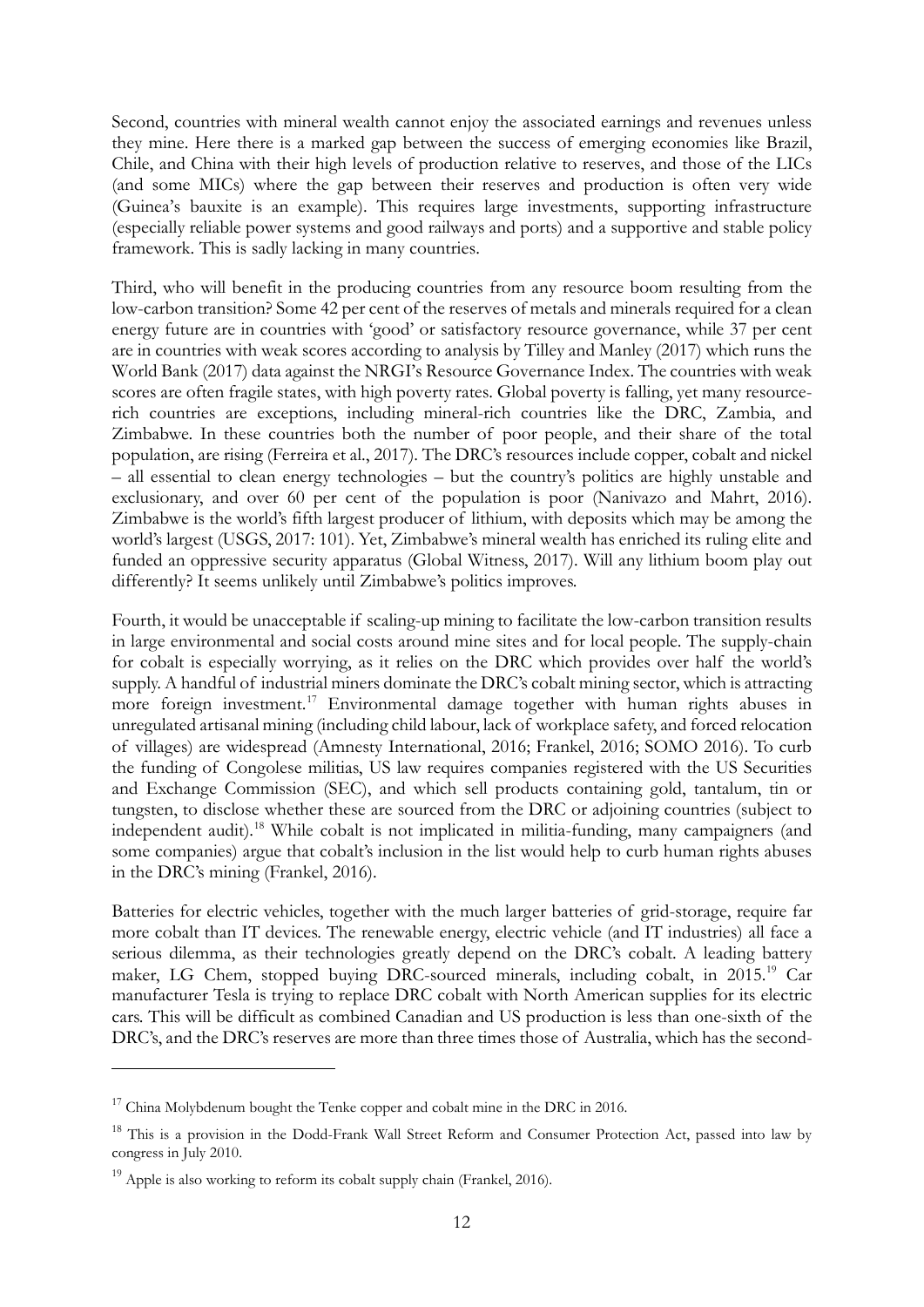largest reserves (USGS, 2017: 53). Battery makers are searching for substitutes (nickel is favoured, but iron, manganese and silicate may be feasible). Research results are promising, but moving from the laboratory to commercial manufacture is some years ahead. Meanwhile, the technologies underlying the renewables (and information) revolutions depend on a mineral supplied by one of the world's most fragile nations.

Cobalt is only one example of the many important minerals that are sourced from fragile states. Embedding these supply-chains in a proper framework of governance and transparency (that also avoids environmental damage and human rights abuses) is essential if this resource wealth is to serve inclusive development and help countries end their fragility (Ali et al. [20](#page-14-0)17).<sup>20</sup> Strengthening state effectiveness and accountability is essential as well (Addison and Brück, 2009). Weak resource governance deters the investment necessary to develop the sector and provide the revenues (e.g. Zimbabwe's output of lithium is far below other producing countries, despite having much larger reserves). Fragile states like the DRC risk missing the many development benefits of a future in which low-carbon pathways generate a rising demand for their metals and minerals.

# **4 Conclusions**

<u>.</u>

In 2016, atmospheric concentrations of  $CO<sub>2</sub>$  reached their highest level in 800,000 years, and atmospheric methane also reached new highs (WMO, 2017). Since 1990 there has been a 40 per cent increase in radiative forcing by all GHGs (NOAA, 2016). To avoid more than a 2°C temperature rise will require GHG concentrations to not exceed more than 430–450 ppmv; this means that GHG emissions must peak within the next few decades and the world must then achieve zero net-emissions (IPCC, 2015).

The shape of the energy future and of the societies that it underpins, as well as the prospects for producers of fossil fuels and manufacturers of low-carbon technologies (and the metals and minerals that go into them), depend on a myriad of decisions by private and public actors, whose decisions interact. Billions of dollars of private investment in extractives (together with investments in renewable energy, electric vehicles, energy efficient buildings etc.) hinge on the Parties to the Paris Agreement fulfilling their commitments and supporting the transition with publicly-funded research – thereby encouraging the private-sector to shift decisively towards delivering low-carbon pathways for economies and societies. This includes companies in the extractives sector who need to reduce their carbon footprint while, in the case of miners, increasing the production of the metals and minerals essential to the technologies of the low-carbon future.

The cost of renewables is falling at an unexpectedly fast pace yet fossil fuels will dominate power generation for many more years, even as societies improve their energy efficiency. Eventually, much of the world's remaining reserves of fossil fuels must remain unused (unless there is a massive scaling up of carbon sequestration, which is itself problematic). Many of the LICs and MICs still hoping for rapid prosperity based on their oil, gas and coal reserves face the stranding of these assets in a carbon-constrained future. Although there may be scope for prioritizing their supplies while maintaining a fixed global carbon budget, this requires an international agreement that will be tough to achieve.

<span id="page-14-0"></span><sup>&</sup>lt;sup>20</sup> The OECD has a set of guidelines on responsible supply-chain management in conflict-affected countries (OECD, 2013). Other actions are outlined in RESOLVE (2010).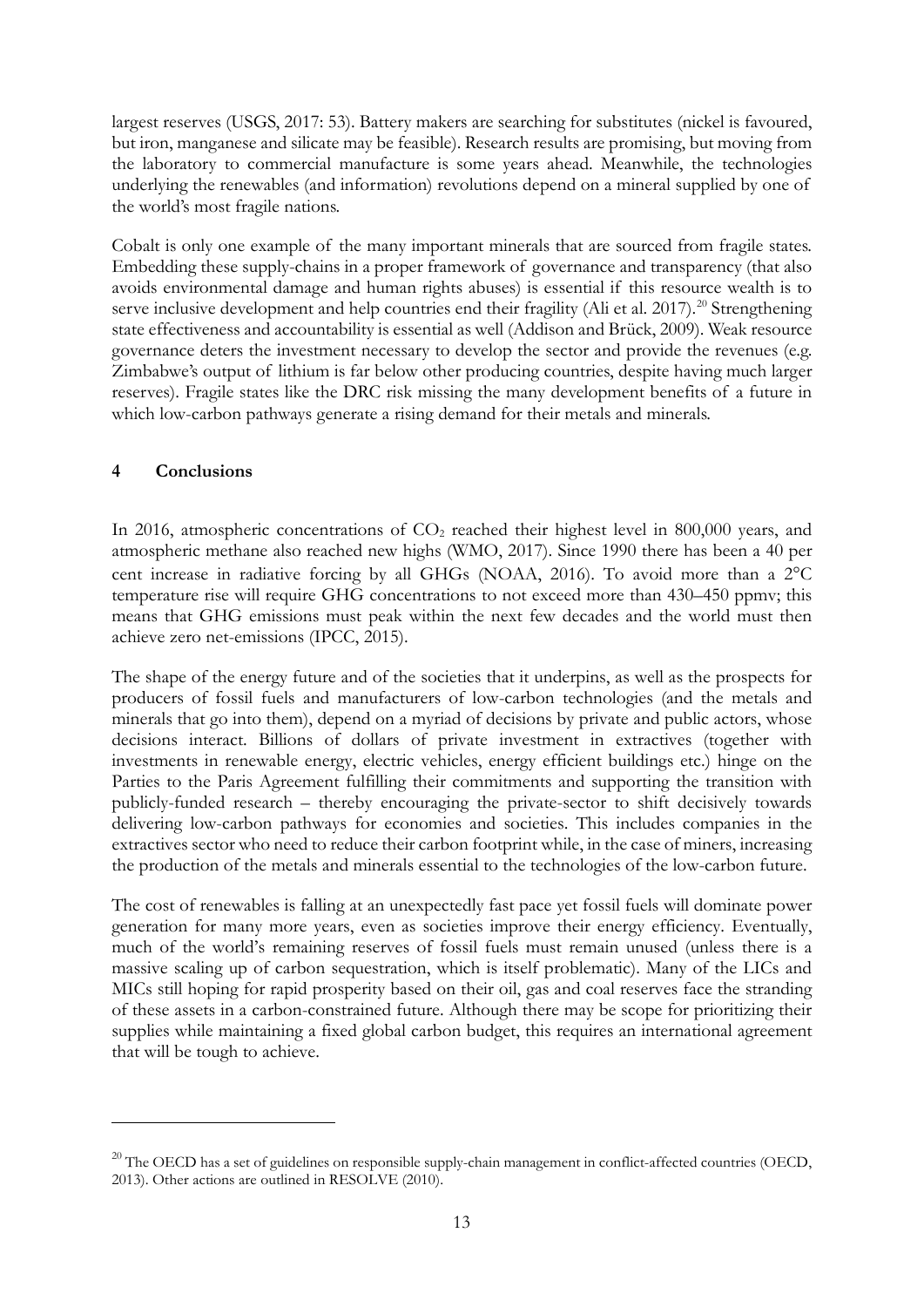At the same time, those LICs and MICs which have reserves of the materials and metals essential to the construction of wind, solar, electricity transmission, and public transportation face a brighter future than that of fossil-fuel producers. If international climate action, including implementation of the Paris Agreement, is robust then minerals and materials that should see sustained demandgrowth include: copper, nickel, high grade steel, aluminium, zinc, molybdenum, platinum, chromium, cobalt, lithium, silver and a range of rare earths. Renewables have a much greater need for metals and materials than fossil-fuel power generation. This represents a promising market opportunity for producing countries. However, they will face great challenges in simultaneously meeting their Paris goals (to reduce their own GHG emissions) and their SDG goals (to reduce the material footprint of their economic activities). International assistance is vital, especially for the poorer countries.

The story of extractives and climate makes for a complex and intriguing narrative. Success is vital to humanity's continued progress and to reducing the dangers posed by climate change to sustainable development, poverty reduction – and to humanity's very existence.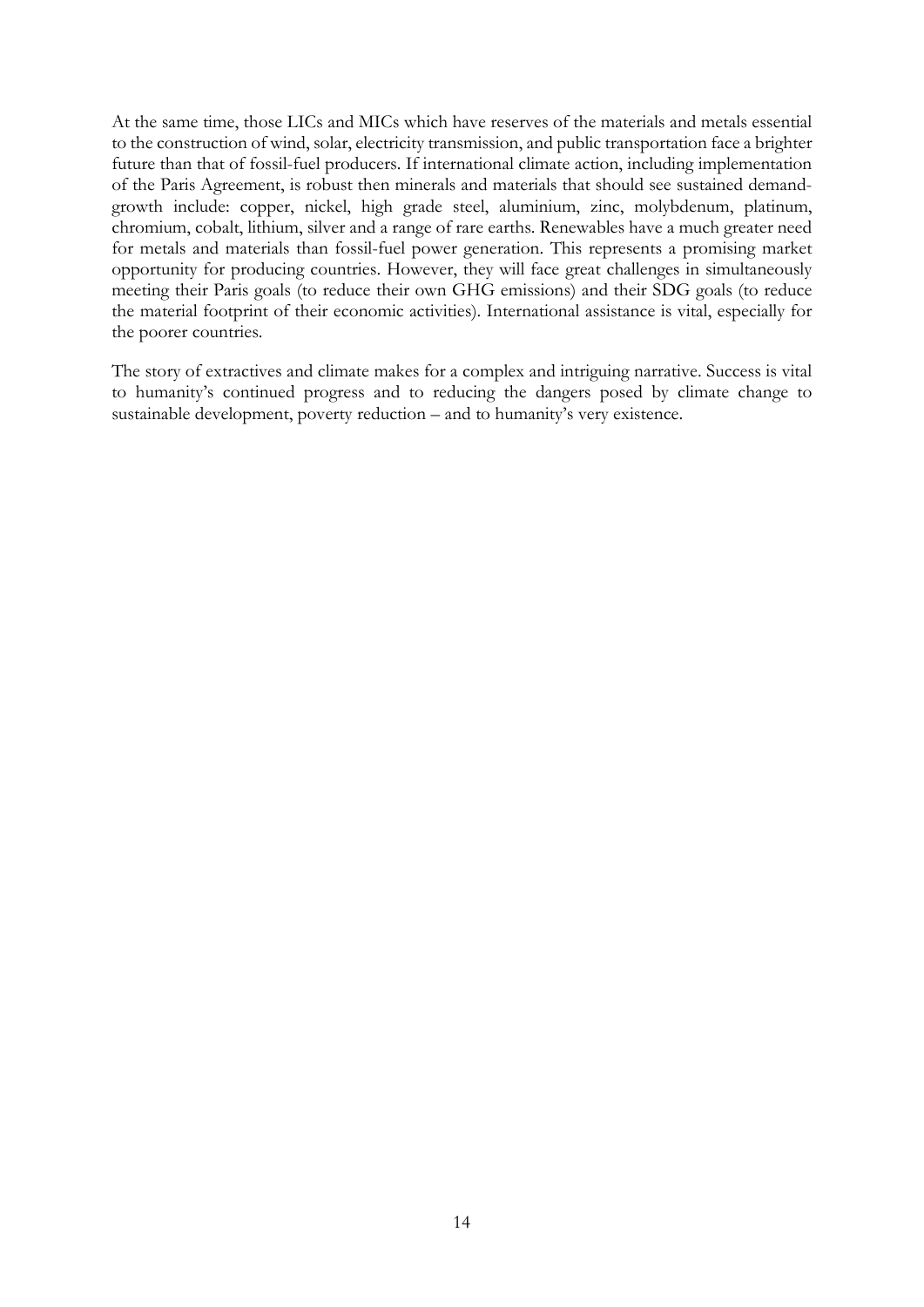#### **References**

- Addison, T. and T. Brück (2009). 'Achieving Peace, Participation and Prosperity'. In T. Addison and T. Brück (eds.) *Making Peace Work: The Challenge of Social and Economic Reconstruction*. Basingstoke: Palgrave Macmillan for UNU-WIDER: 15-30.
- Addison, T., M. Niño-Zarazúa and J. Pirttilä (2018). 'Fiscal Policy, State Building and Economic Development'. *WIDER Working Paper* 2018/5. Helsinki: UNU-WIDER.
- Ali, S.H., D. Giurco, N. Arndt, E. Nickless, G. Brown, A. Demetriades, R. Durrheim, M.A. Enriquez, J. Kinnaird, A. Littleboy, L. D. Meinert, R. Oberhänsli, J. Salem, R. Schodde, G. Schneider, O. Vidal and N. Yakovleva (2017). 'Mineral Supply for Sustainable Development Requires Resource Governance'. *Nature*, 543: 367-372.
- Allwood J.M., M.F. Ashby, T.G. Gutowski, and E. Worrell (2013). 'Material Efficiency: providing material services with less material production'. *Philosophical Transactions of the Royal Society*, 371: 1-15.
- Amnesty International (2016). *This is What We Die For: Human Rights Abuses in the Democratic Republic of the Congo Power the Global Trade in Cobalt*. London: Amnesty International
- Aurora Energy Research (2017). *The Carbon Price Thaw: Post-Freeze Future of the Great Britain Carbon Price*. Oxford: Aurora Energy Research.
- Balcombe, P., K. Anderson, J. Spiers, N. Brandon, and A. Hawkes (2017). 'The Natural Gas Supply Chain: The Importance of Methane and Carbon Dioxide Emissions'. *ACS Sustainable Chemistry and Engineering*, 5(1): 3-20.
- Banks, D. and G. Taraska (2013). *US Natural-Gas Use Must Peak by 2030*. Washington DC.: Center for American Progress.
- BP (2016). *BP Statistical Review of World Energy 2016.* London; BP
- Brandt, A. R., G. A. Heath, E. A. Kort, F. O'Sullivan, G. Pétron, S.M. Jordaan, P. Tans, J. Wilcox, A. M. Gopstein, D. Arent, S. Wofsy, N. J. Brown, R. Bradley, G.D. Stucky, D. Eardley, R. Harriss (2014). 'Methane Leaks from North American Natural Gas Systems'. *Science*, 343: 733- 735.
- Caney, S. (2016). 'Climate Change, Equity, and Stranded Assets'. *Research Backgrounder*. Washington DC: Oxfam America.
- Carbon Tracker Initiative (2017). *2 Degrees of Separation: Transition Risk for Oil and Gas in a Low Carbon Economy*. London: Carbon Tracker.
- CDP (2017). *Putting a Price on Carbon; Integrating climate risk into business planning*. London: CDP.
- Climate Strategies (2014). *Carbon Control and Competitiveness Post 2020: The Steel Report*. Berlin: German Institute for Economic Research.
- Coady, D., I. Parry, L. Sears, and B. Shang (2017). 'How Large are Global Fossil Fuel Subsidies?'. *World Development*, 91: 11-27.
- Cust, J., D. Manley, and G. Cecchinato (2017). 'Unburnable Wealth of Nations'. *Finance and Development*, 54(1): 46-49.
- Dawkins E., M. Chadwick, K. Roelich and R. Falk (2012). 'Metals in a Low-Carbon Economy: Resource Scarcity, Climate Change and Business in a Finite World'. Stockholm: Stockholm Environment Institute.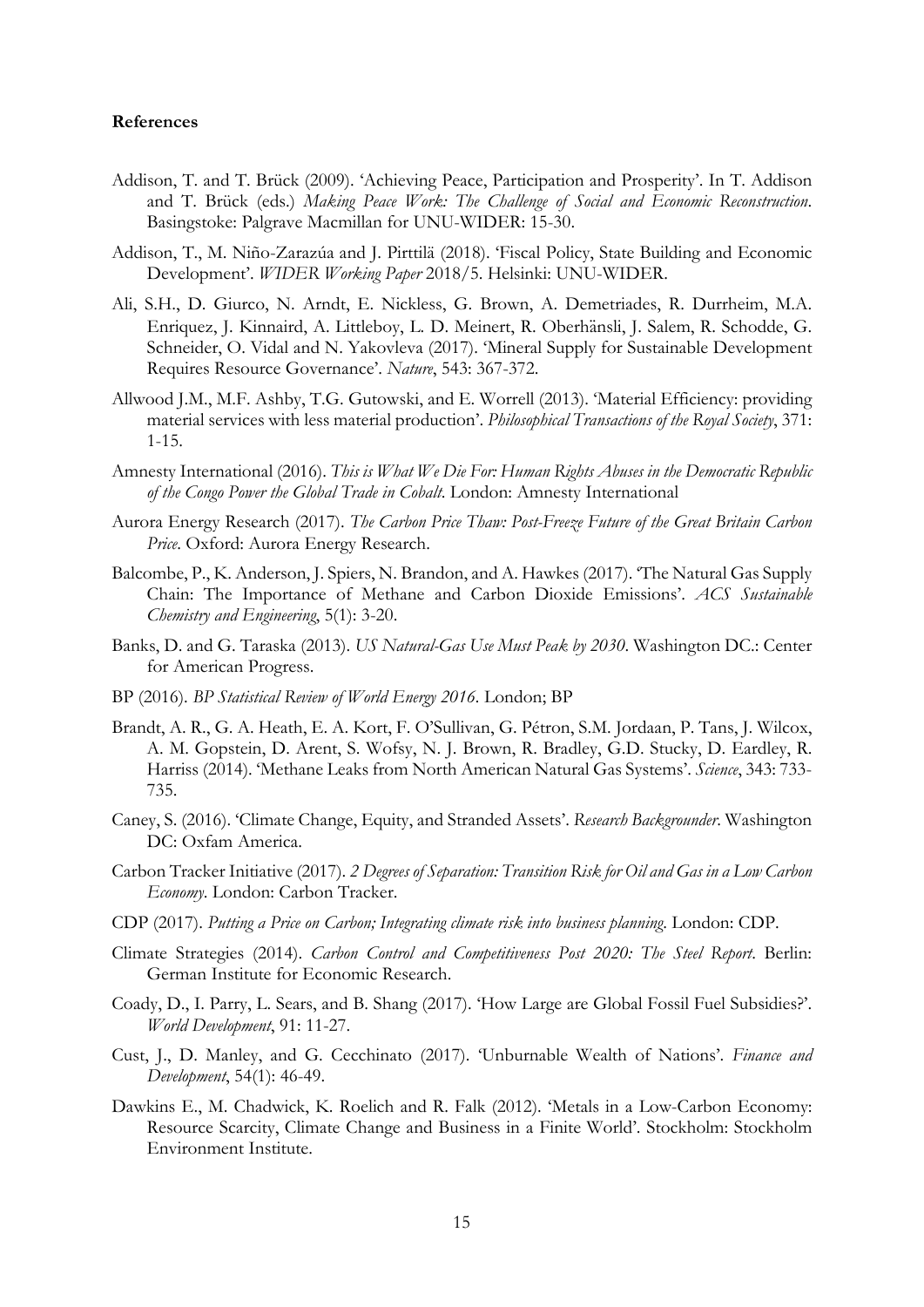- DECC (2015). 'Industrial Decarbonisation and Energy Efficiency Roadmaps to 2050'. London: UK Government (Department of Energy and Climate Change (DECC)/Department for Business Innovation and Skills).
- de Gouw, J.A., D.D. Parrish, G.J. Frost, and M. Trainer (2014). 'Reduced Emissions of CO<sub>2</sub>, NOx, and SO2 from US Power Plants Owing to Switch from Coal to Natural Gas with Combined Cycle Technology'. *Earth's Future*, 2: 75-82.
- Dietsche, E. (2017). 'New industrial policy and the extractive industries'. *WIDER Working Paper* 2017/161. Helsinki: UNU-WIDER.
- Ferreira, F., C. Lakner, and C. Sanchez (2017). 'Against the Tide: A Look at the Countries where Poverty Has been on the Rise, Despite Falling Global Numbers'. Washington DC.: World Bank.
- Florin, and Fennell (2010). 'Carbon Capture Technology: Future Fossil Fuel Use and Mitigating Climate Change'. *Grantham Institute for Climate Change Briefing Paper* 3. London: Imperial College.
- Frankel, T.C. (2016). 'The Cobalt Pipeline: Tracing the Path from Deadly Hand-Dug Mines in Congo to Consumers' Phones and Laptops'. *The Washington Post*. September 30.
- García-Olivares, A., J. Ballabrera-Poy, E. García-Ladona, and A. Turiel (2012). 'A Global Renewable Mix with Proven Technologies and Common Materials'. *Energy Policy*, 41: 561-574.
- Gençsü, I., M. McLynn, M. Runkel, M. Trilling, L. van der Burg, L. Worrall, S. Whitley, and F. Zerzawy (2017). *Phase-out 2020 : Monitoring Europe's Fossil Fuel Subsidies.* London: Overseas Development Institute.
- Global Witness (2017). *An Inside Job: Zimbabwe - The state, the security forces, and a decade of disappearing diamonds*. London: Global Witness.
- Gould, T. and C. McGlade (2017). 'The Environmental Case for Natural Gas'. Paris: International Energy Association.
- Howarth, R. (2015). 'Methane Emissions and Climatic Warming Risk from Hydraulic Fracturing and Shale Gas Development: Implications for Policy', *Energy and Emission Control Technologies*, 3: 45–54
- Hughes, N., N. Strachan, and R. Gross (2013). 'The Structure of Uncertainty in Future Low Carbon Pathways'. *Energy Policy*, 52: 45-54.
- ICMM (2011). *Principles for Climate Change Policy Design*. London: International Council on Mining and Metals.
- ICMM (2013a). *Adapting to a Changing Climate: Implications for the Mining and Metals Industry*. London: International Council on Mining and Metals.
- ICMM (2013b). *The Cost of Carbon Pricing: Competitiveness Implications for the Mining and Metals Industry*. London: International Council on Mining and Metals.
- IEA (2014). *World Energy Investment Outlook 2014: Special Report*. Paris. International Energy Agency.
- IEA (2015a). *Carbon Capture and Storage: The Solution For Deep Emissions Reductions*. Paris. International Energy Agency.
- IEA (2015b). *Energy Technology Perspectives 2015: Mobilising Innovation to Accelerate Climate Action*. Paris: International Energy Agency.
- IEA (2017a). *Renewables 2017: Analysis and Forecasts to 2022*. Paris: International Energy Agency.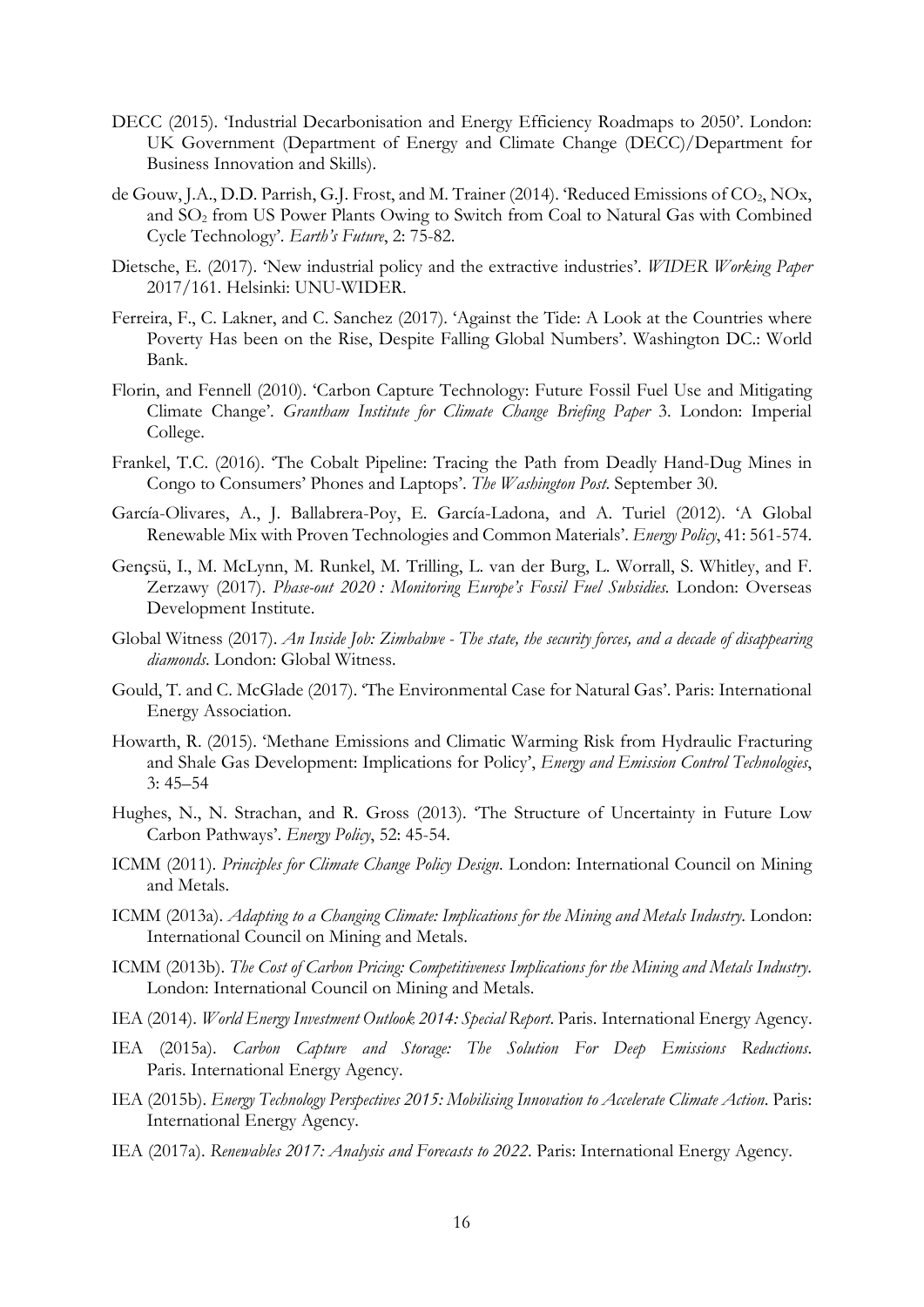- IEA (2017b). 'Coal Falls as Gas Rises: World Energy Balances in 2016'. Paris: International Energy Agency.
- IEA (2017c). *Gas 2017; Analysis and Forecasts to 2022*. Paris: International Energy Agency.
- IPCC (2014). *Climate Change 2014: Synthesis Report. Contribution of Working Groups I, II and III to the Fifth Assessment Report of the Intergovernmental Panel on Climate Change*, Geneva: Intergovernmental Panel on Climate Change.
- IPCC (2015). *Fifth Assessment Report 2015.* Geneva: Intergovernmental Panel on Climate Change. https://www.ipcc.ch/report/ar5/
- IPIECA (2013). *Addressing Adaptation in the Oil and Gas Industry*. London: International Petroleum Industry Environmental Conservation Association.
- IPIECA (2015). *The Paris Puzzle: The Pathway to a Low-Emissions Future*. London: International Petroleum Industry Environmental Conservation Association.
- IRP (2017). *Green Technology Choices: The Environmental and Resource Implications of Low-Carbon Technologies - A report of the International Resource Panel*. Nairobi: United Nations Environment Programme.
- Kleijn, R., and E. van der Voet (2010). 'Resource Constraints in a Hydrogen Economy based on Renewable Energy Sources; an Exploration', *Renewable and Sustainable Energy Reviews*, 14; 2784- 2795.
- Kleijn, R., E. van der Voet, G. J. Kramer, L. van Oers, and C. van der Giesen (2011). 'Metal Requirements of Low-Carbon Power Generation'. *Energy* 36(9): 5640–5648.
- Lazarus, M., K. Tempest, P. Klevnäs, and J.I. Korsbakken (2015). *Natural Gas: Guardrails for a Potential Climate Bridge*. Stockholm: Stockholm Environment Institute.
- McCulloch, N. (2017). 'Energy Subsidies, International Aid, and the Politics of Reform'. *WIDER Working Paper* 2017/174. Helsinki: UNU-WIDER.
- McGlade, C. and P. Elkins (2015). 'The Geographical Distribution of Fossil Fuels Unused When Limiting Global Warming to 2°C.' *Nature*, 517: 187-190.
- McJeon, H., J. Edmonds, N. Bauer, L. Clarke, B. Fisher, B.P. Flannery, J. Hilaire, V. Krey, G. Marangoni, R. Mi, K. Riahi, H. Rognor, and M. Tavoni (2014). 'Limited Impact on Decadal-Scale Climate Change from Increased Use of Natural Gas'. *Nature*, 514: 482-485.
- Müller, D.B., T. Wang, and B. Duval (2011). 'Patterns of Iron Use in Societal Evolution'. *Environmental Science and Technology*, 45: 182-188.
- Nanivazo, M. and K. Mahrt (2016). 'Growth and Poverty in the Democratic Republic of Congo: 2001 through 2013'. In C. Arndt, A. McKay, and F. Tarp (eds.) *Growth and Poverty in Sub-Saharan Africa*. Oxford: Oxford University Press for UNU-WIDER: 421-445.
- NOAA (2016). 'NOAA's Annual Greenhouse Gas Index'. Boulder Co.: National Oceanic and Atmospheric Administration Earth System Research Laboratory.
- OCI (2017). *Dirty Energy Dominance: Dependent on Denial – How the US Fossil Fuels Industry Depends on Subsidies and Climate Denial*. Washington DC.: Oil Change International.
- OECD (2013). *Due Diligence Guidance for Responsible Supply Chains of Minerals from Conflict-Affected and High Risk Areas*. Paris: Organization for Economic Co-operation and Development (Second Edition).
- Pauliuk, S., T. Wang and D.B. Müller (2013). 'Steel All Over the World: Estimating In-Use Stocks of Iron for 200 Countries'. *Resources, Conservation and Recycling*, 71: 22-30.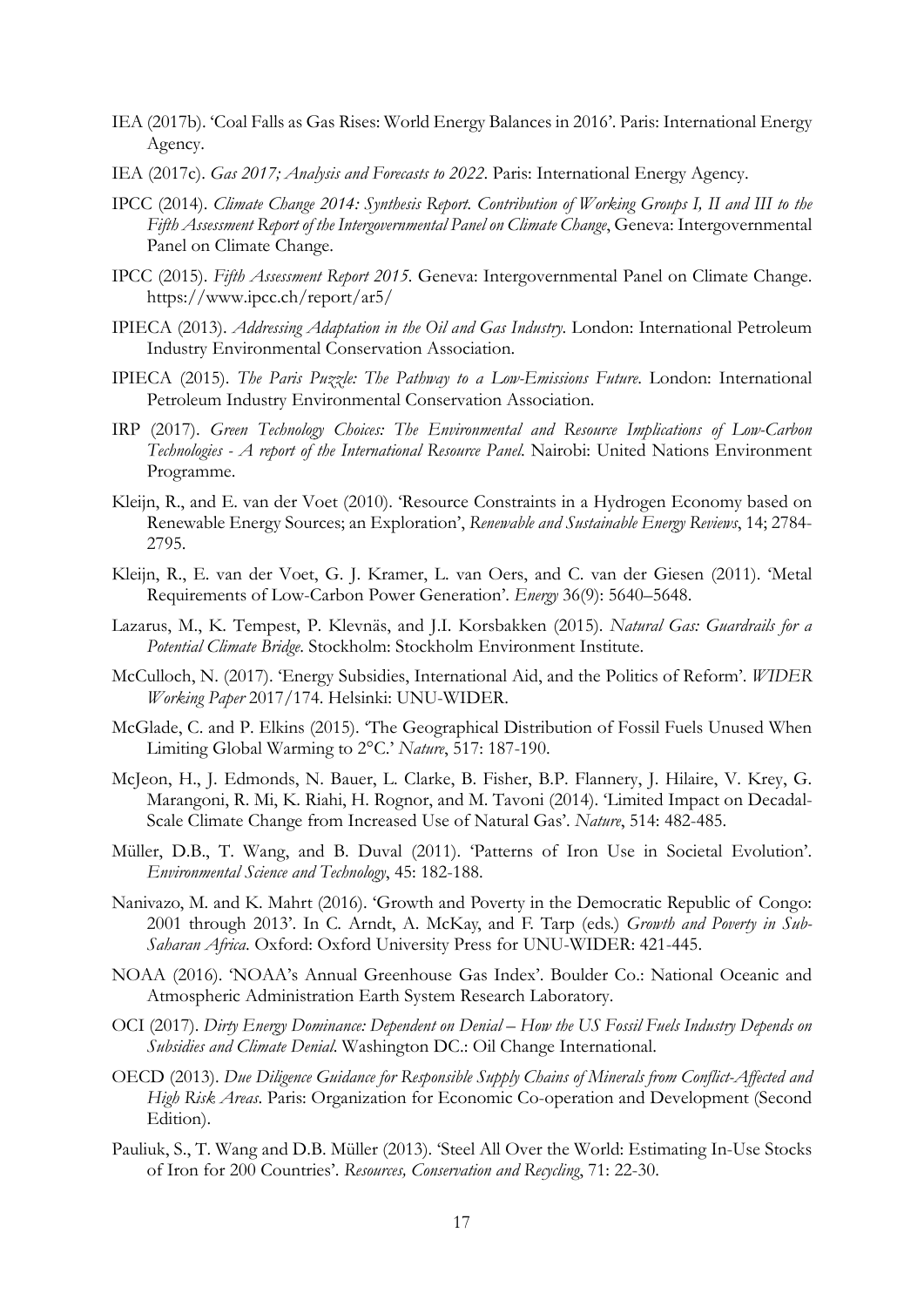Reck B, and T.E. Graedel (2012). 'Challenges in Metal Recycling'. *Science,* 337: 690-695.

- RESOLVE (2010). *Tracing a Path Forward: A Study of the Challenges of the Supply Chain for Target Metals Used in Electronics*. New York: RESOLVE.
- Rhodes, A., J. Skea, and M. Hannon (2014). 'The Global Surge in Energy Innovation.' *Energies*, 7: 5601-5623.
- Schwietzke, S., O. Sherwood, L. Bruhwiler, J. Miller, G. Etiope, E. Dlugokencky, S. Englund Michel, V. Arling, B. Vaughn, J. White and P. Tans (2016). 'Upward Revision of Global Fossil Fuel Methane Emissions Based on Isotope Database'. *Nature*, 538: 88-92.
- Scurfield, T. and D. Manley (2017). 'Negotiating Tanzania's Gas Future: What Matters for Investment and Government Revenues?'. *Briefing*. London and New York: Natural Resource Governance Institute.
- Shirai, T. and Z. Adam (2017). 'Fossil Fuel Subsidies are Down, But Not Out'. Paris: International Energy Agency.
- SOMO (2016). *Cobalt Blues: Environmental Pollution and Human Rights Violations in Katanga's Copper and Cobalt Mines*. Amsterdam: Stichting Onderzoek Multinationale Ondernemingen (SOMO).
- Sovacool, B.K. (2017). 'The History and Politics of Energy Transitions: Comparing Contested Views and Finding Common Ground'. In D. Arent, C. Arndt, M. Miller, F. Tarp and O. Zinaman (eds.) *The Political Economy of Clean Energy Transitions*, Oxford: Oxford University Press for UNU-WIDER: 16-35.
- Sovacool, B.K., M.A. Brown, and S.V. Valentine (2016). *Fact and Fiction in Global Energy Policy: Fifteen Contentious Questions*. Baltimore: Johns Hopkins University Press.
- Stern, J. (2017). 'The Future of Gas in Decarbonising European Energy Markets: the Need for a New Approach'. *OEIS Paper NG* 116. Oxford: Oxford Institute for Energy Studies.
- Stevens, P. (2016). 'The role of oil and gas in the development of the global economy'. *WIDER Working Paper* 2016/175. Helsinki: UNU-WIDER.
- Tilley, C. and D. Manley (2017). 'In a Low Carbon Future, Better Mineral Governance Could Power Development'. London and New York: Natural Resource Governance Institute.
- UNEP (2011). *Bridging the Emissions Gap: A UNEP Synthesis Report*, Nairobi: United Nations Environment Programme.
- USGS (2017). *Mineral Commodity Summaries 2017*. Reston, VA.: US Geological Survey, Department of the Interior.
- Usher, W. and N. Strachan (2012). 'Critical Mid-Term Uncertainties in Long-Term Decarbonisation Pathways.' *Energy Policy*, 41: 433-444.
- van Breevoort P., K. Blok, M. Hagemann, H. Fekete, N. Höhne, B. Hare, M. Schaeffer, M. Rocha, L. Jeffery (2015). 'The Coal Gap: planned coal-fired power plants inconsistent with 2˚C and threaten achievement of INDCs'. *Climate Action Tracker Update*. Berlin: Climate Action Tracker.
- van der Ploeg, R. (2016). 'Fossil Fuel Producers Under Threat'. *Oxford Review of Economic Policy*, 32(2): 206-222.
- Vidal, O., B. Goffé, and N. Arndt (2013). 'Metals for a Low-Carbon Society'. *Nature Geoscience*, 6 (October): 894–896.
- WMO (2017). 'The State of Greenhouse Gases in the Atmosphere Based on Global Observations through 2016'. *WMO Greenhouse Bulletin* No.13. Geneva: World Meteorological Organization.